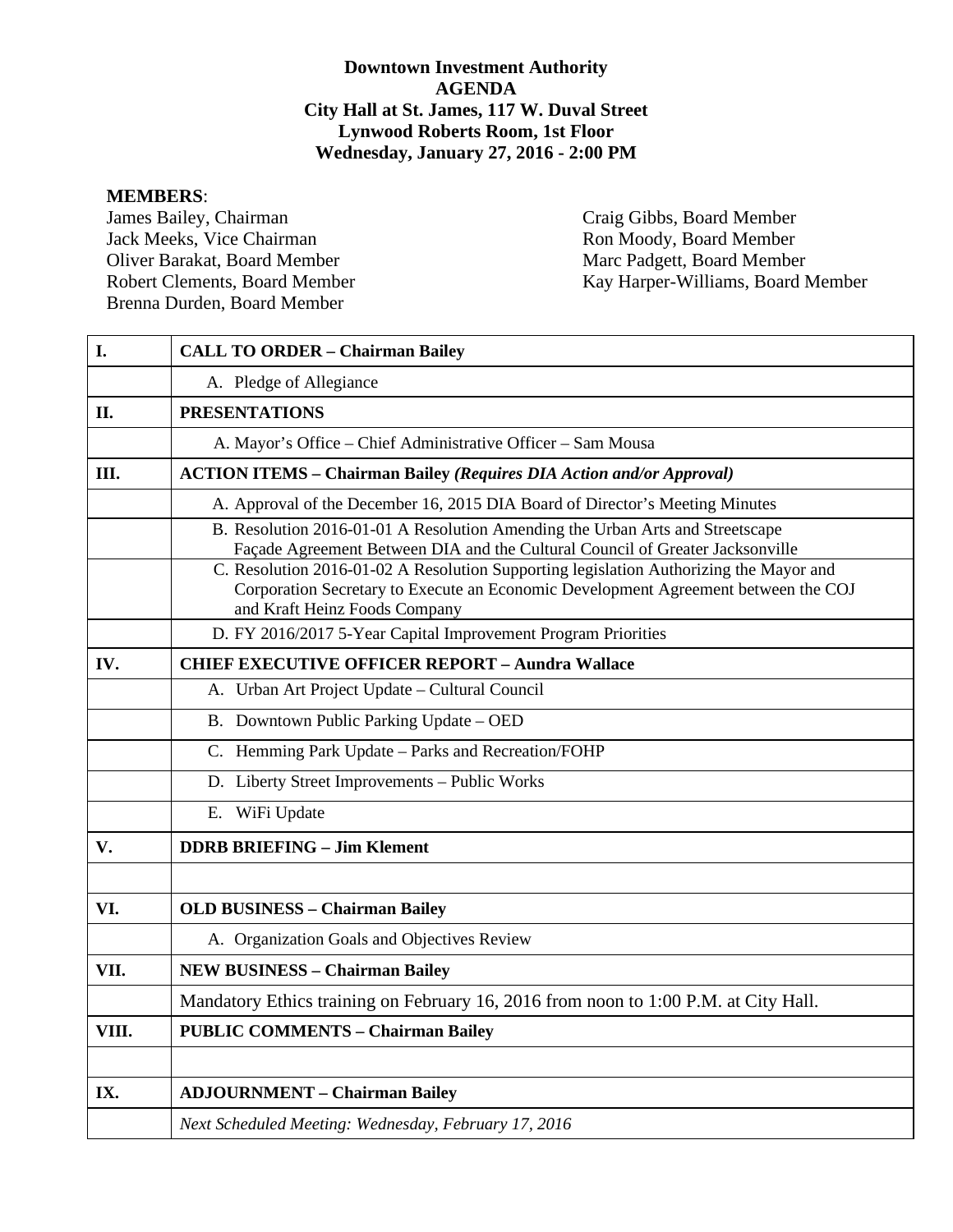**Downtown Investment Authority Regular Meeting** 



**City Hall at St. James 117 West Duval St., Lynwood Roberts Room** *Wednesday, January 27, 2016 - 2:00 p.m.*

# *DIA Regular MEETING MINUTES*

**Board Members Present:** Jim Bailey, Chairman; Jack Meeks, Vice Chairman; Oliver Barakat, Brenna Durden; Craig Gibbs; Ron Moody; Marc Padgett, and Kay Harper Williams

**Board Members Absent:** Robert Clements

**Council Member:** Council Vice President Lori Boyer

**Mayor's Staff:** Sam Mousa, Mayor's Office, Chief Administrative Officer

**DIA Staff:** Aundra Wallace, DIA Chief Executive Officer; Guy Parola, DIA Development Manager; Tom Daly, DIA Development Analyst; Jim Klement, DIA Development Coordinator; and Karen Underwood-Eiland, DIA Executive Assistant

**Office of General Counsel:** Lawsikia Hodges and Susan Grandin

# **I. CALL TO ORDER**

Chairman Bailey convened the meeting at 2:00 p.m.

Chairman Bailey introduced the two (2) new DIA Board Members, Ron Moody and Brenna Durden.

# **II. PRESENTATIONS**

# **A. Mayor's Office – Chief Administrative Officer – Sam Mousa**

Mr. Mousa expressed thanks and appreciation to the DIA Board for their efforts and CEO Wallace for keeping the administration informed. He briefly updated the Board indicating downtown development projects and other projects are very important to the Mayor. He also pointed out that the current priority focus was the Pension Reform. Mr. Mousa provided the process steps before and after a referendum, which may take 18 months. Board Member Barakat thanked the administration for their candor.

The Chair and CEO will be appraised of all activities. Chairman Bailey stated that Downtown is important and the Board will do what they can with what they have and look forward to working with the administration in the future.

Chairman Bailey provided upcoming calendared events.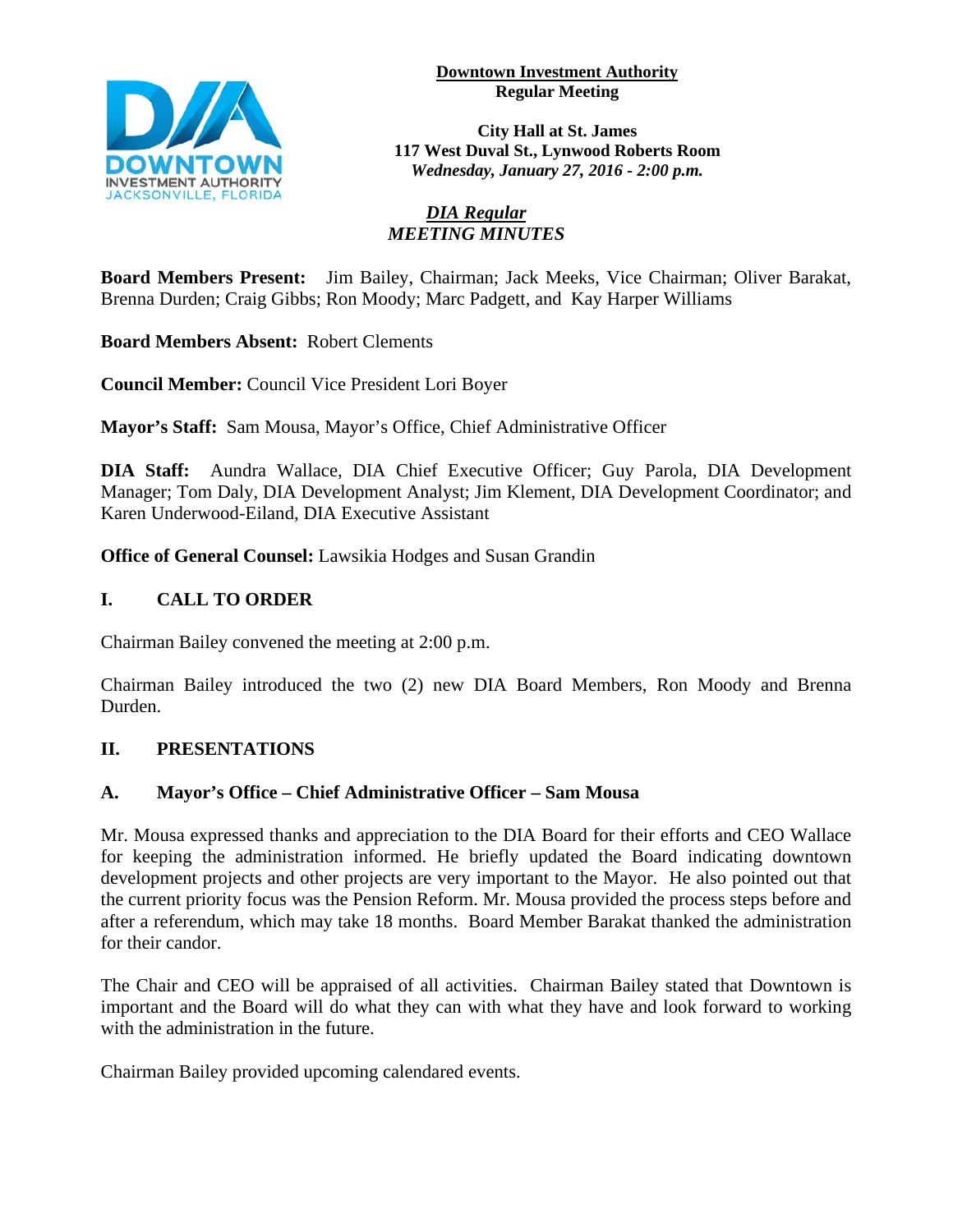Downtown Investment Authority Regular Meeting Wednesday, January 27, 2016 Page 2 of 7

- OGC will hold a presentation Friday, January  $29<sup>th</sup>$  at 10:00 a.m. and requested every DIA and DDRB Board Member to attend.
- Mandatory Ethics training is being held Tuesday, February 16, 2016 at noon 1:00 p.m.

# **III. Action Items**

# **A. Approval of the December 16, 2015 Board Meeting Minutes**

Chairman Bailey requested for that the general public attendee list to be eliminated from future minutes.

# **A MOTION WAS MADE BY BOARD MEMBER MEEKS AND SECONDED BY BOARD MEMBER GIBBS. THE MOTION PASSED UNANIMOUSLY 8-0.**

# **B. Resolution 2016-01-01: Urban Arts & Streets**

CEO Wallace provided an overview of Resolution 2016-01-01

A RESOLUTION OF THE DOWNTOWN INVESTMENT AUTHORITY SUPPORTING AMENDING THE URBAN ART AND STREETSCAPE PROGRAM AGREEMENT ("AGREEMENT") BETWEEN THE DOWNTOWN INVESTMENT AUTHORITY ("DIA") AND THE CULTURAL COUNCIL OF GREATER JACKSONVILLE, INC.; AUTHORIZING THE CHIEF EXECUTIVE OFFICER OF THE DIA TO EXECUTE AN AMENDMENT TO THE AGREEMENT; PROVIDING AN EFFECTIVE DATE.

Tony Allegretti, Cultural Council Executive Director gave a brief overview of the overall program and was present to answer any questions. A handout was provided. Lawsikia Hodges noted that in the event that language is added to allow non-substantial changes to be made by the CEO. Amendments to the contracts will not come back before the Board.

The Board members made relevant comments.

- Make sure the numbers match up on the exhibits.
- Paint maintenance. Tony Allegretti stated that there is maintenance set aside within the budget.
- Prior Resolution 2015-03-01 was approved on March 25, 2015. The Staff will insert dates on Resolution 2016-01-01

Comments from the Public

Chip Salworth commented that he will work with Mr. Allegretti and asked the Board for their continued support. He recommended the Board to place a higher percentage for local artist for future projects.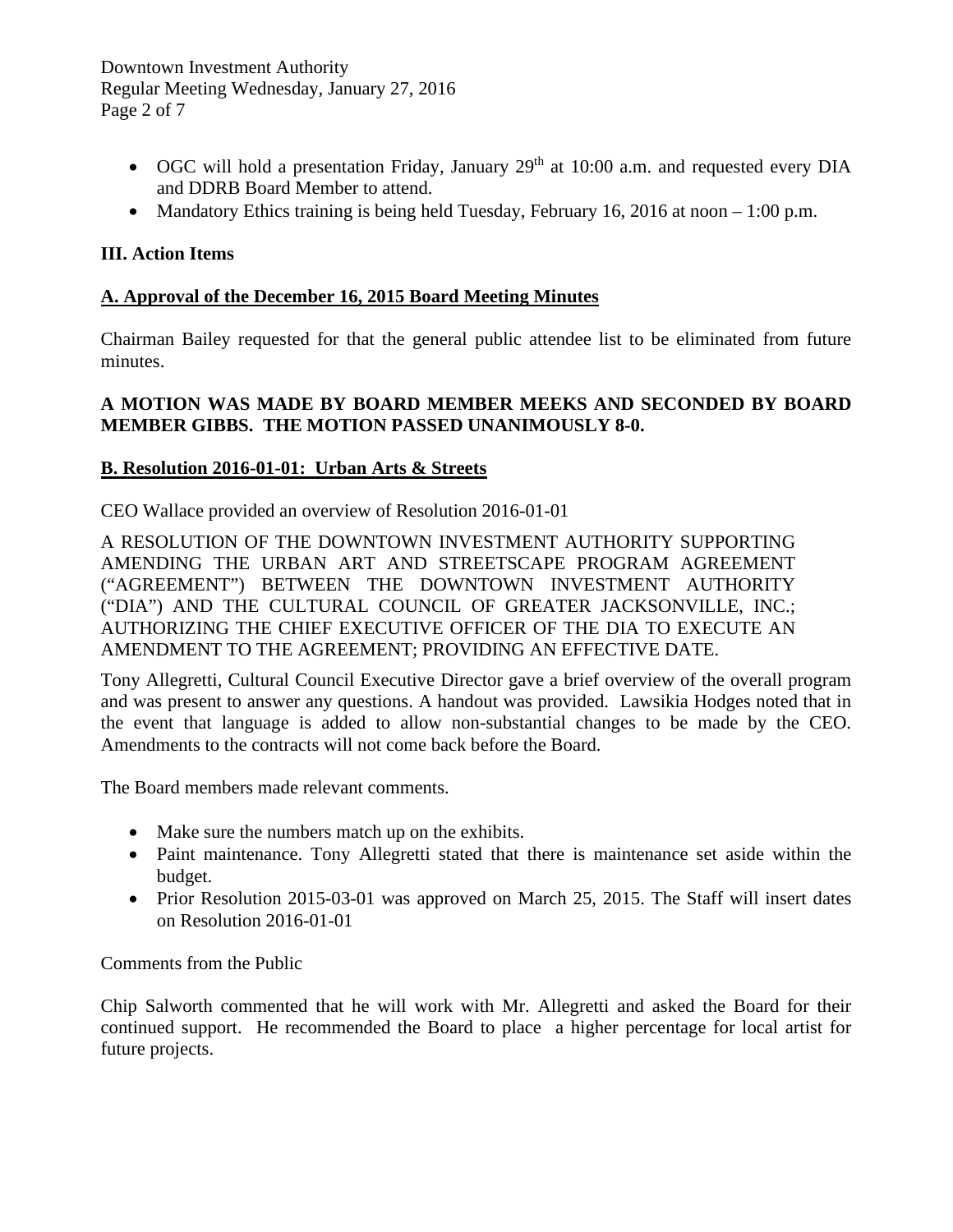# **A MOTION WAS MADE BY BOARD MEMBER BARAKAT AND SECONDED BY BOARD MEMBER GIBBS APPROVING RESOLUTION 2016-01-01. THE MOTION PASSED UNANIMOUSLY 8-0**

Chairman Bailey moved to item D: FY 2016/2015 5-Year Capital Improvement Program Priorities

CEO Wallace provided an overview of 2017-2021 Capital Improvement Program: DIA Projects memo and program priorities. A handout was provided. He is seeking the Boards support prior to the special committee on CIP which will be held on February 17, 2016 at 1:30 p.m.

The Special Committee on CIP is requesting information expeditiously to focus on an actual budget prepared in June 2016 to be addressed before City Council in July 2016.

The Board made relevant comments.

Board Member Barakat noted the Adams & Forsyth Street projects are important and not to jeopardize existing businesses from day-to-day. He noted that the Board has made significant investments into these businesses through the retial enhancement plan.

Board Member Meeks considered having a workshop and revisited at the next meeting.

CVP Boyer noted that there was a change in legislation that went through Council last year regarding CIP; which means not to only focus on year one. She explained when the workshop takes place; there are other things that are on the horizon that may be uncertain about years 2019 and 2020. The Board may want to suggest a couple of other projects to keep them in line 3-4 years out if funds were available, then there is an option.

Chairman Bailey created a committee for CIP to roll into the CRA objectives. He asked Board Member Meeks to Chair it along with Board Member Durden to determine the structure of a workshop and bring back to the February  $17<sup>th</sup>$  Board meeting. CEO Wallace stated that the committee could look at the list and CRA planning book to review/edit other capital projects. He reinterated that this conversation shall take place between now and February  $17<sup>th</sup>$ . Board Member Durden stated that this items needs to be workshopped as a Board.

CEO Wallace stated that he will go back to the administration to be the last entity to submit if provided enough time. Board Member Durden proposed having a workshop an hour early, with the full Board so that the Board can hear the committee report prior to next meeting on February  $17<sup>th</sup>$ .

Chairman Bailey reported that all Board members are welcome to attend and staff will provide the information from the committee meeting. This item was tabled until the next Board meeting.

# **C. RESOLUTION 2016-01-02 A Resolution supporting legislating authorizing the Mayor and corporation secretary to execute an economic development agreement between the COJ and Kraft Heinz Foods Company**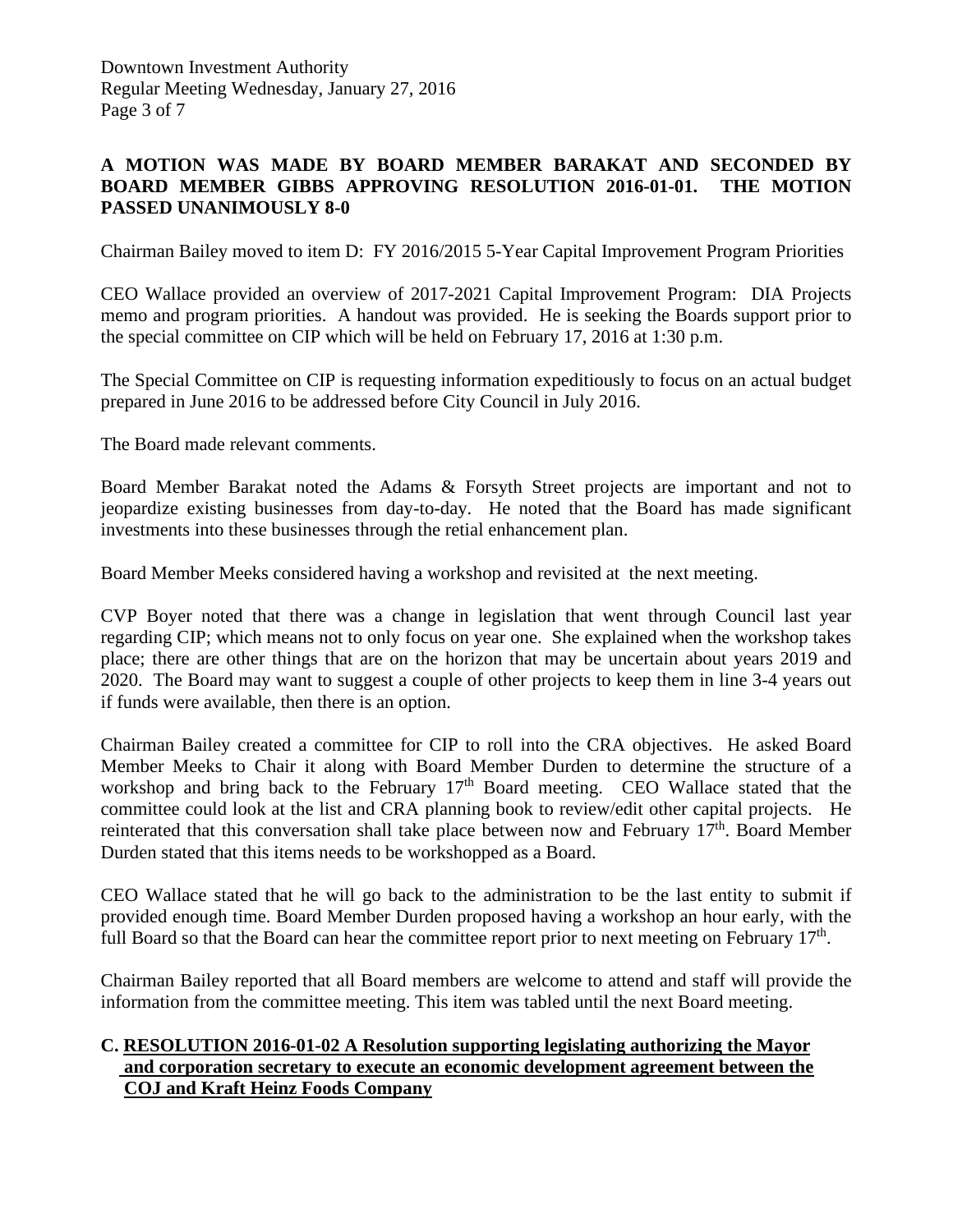Downtown Investment Authority Regular Meeting Wednesday, January 27, 2016 Page 4 of 7

CEO Wallace provided an overview of Resolution 2016-0102.

A RESOLUTION OF THE DOWNTOWN INVESTMENT AUTHORITY ("DIA") SUPPORTING LEGISLATION AUTHORIZING THE MAYOR AND CORPORATION SECRETARY TO EXECUTE AN ECONOMIC DEVELOPMENT AGREEMENT BETWEEN THE CITY OF JACKSONVILLE AND KRAFT HEINZ FOODS COMPANY (THE "COMPANY"), TO SUPPORT THE EXPANSION OF THE COMPANY'S OPERATIONS IN JACKSONVILLE, FLORIDA; RECOMMENDING THE COMPANY BE APPROVED BY THE STATE OF FLORIDA'S DEPARTMENT OF ECONOMIC OPPORTUNITY AS A QUALIFIED TARGET INDUSTRY BUSINESS PURSUANT TO SECTION 288.106-109, FLORIDA STATUTES; AUTHORIZING A RECAPTURED ENHANCED VALUE GRANT; AUTHORIZING THE TERMINATION OF THE \$425,000 REV GRANT PREVIOUSLY AUTHORIZED BY DIA RESOLUTION 2014-06- 02; AUTHORIZING THE CEO OF THE DIA TO EXECUTE ALL DOCUMENTS TO EFFECTUATE THE REV GRANT; PROVIDING AN EFFECTIVE DATE

Kirk Wendland OED Director was present to answer any questions.

The Board made relevant comments

- Board Member Barakat stated that after the last REV grant was approved he asked the client to be more involved commuting downtown. He addressed concerns regarding tax breaks that could not be provided to every business that expands downtown. He also expressed concerns because a representative was not present from the applicant.
- Board Member Meeks requested a deferral until a representative was able to attend the next regularly scheduled meeting
- Catalytic limits
- Retail community involvement
- Are there other examples of an applicant attempting to engage the community through sponsorships, events, functions, etc. that generates revenue for the City
- Interested in a return on investment.

A conversation ensued from the Maxwell House summary dated January 20, 2016.

CEO Wallace stated that the item meets one of the umbrellas of the CRA under development purposes.

Kirk Wendland stated that the legislation will go through City Council Finance Committees next week. He also addressed the role of Maxwell House.

Chairman Bailey commented that maybe the Board can reach out to Representative Lake Ray to receive additional information.

Public Comments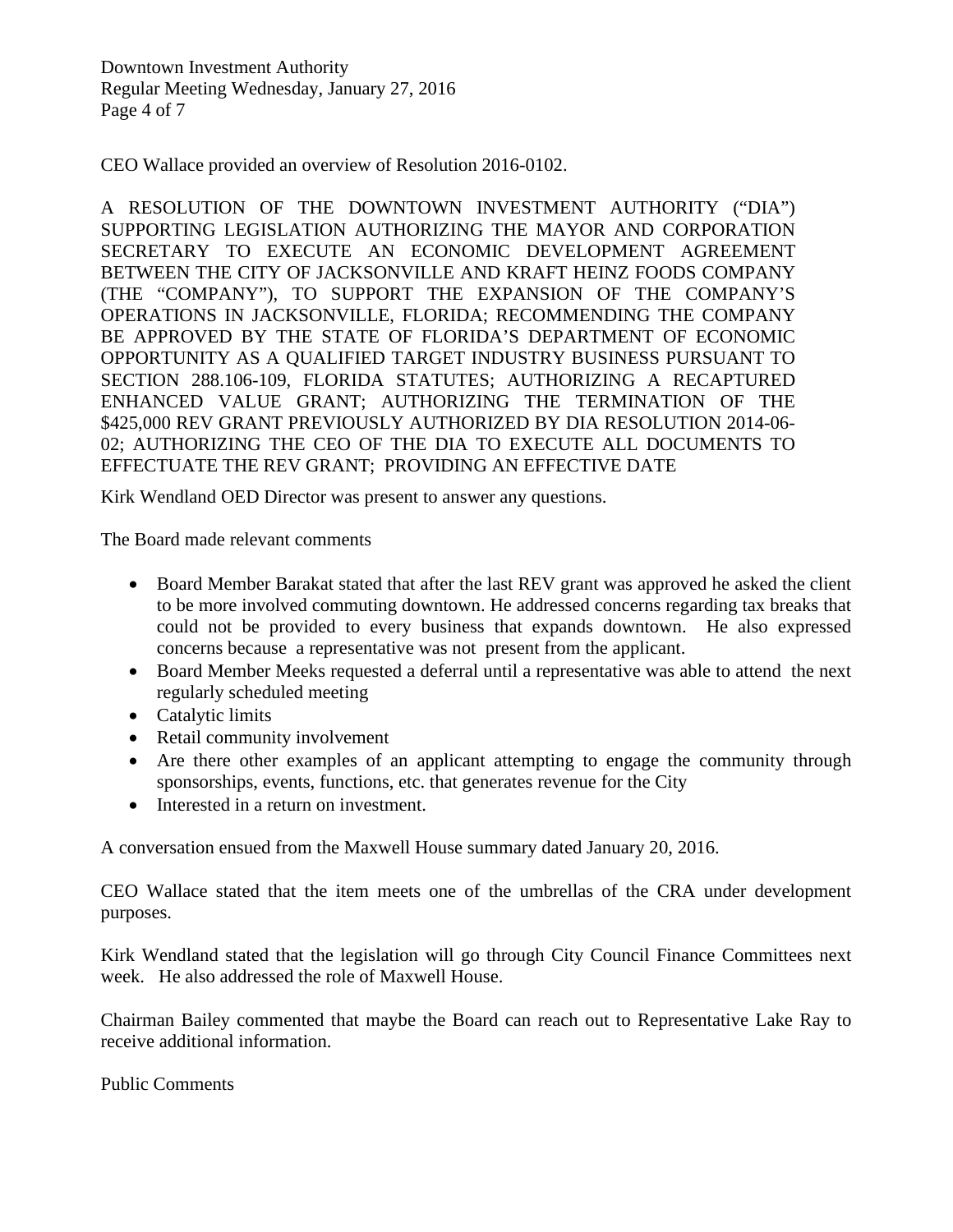Downtown Investment Authority Regular Meeting Wednesday, January 27, 2016 Page 5 of 7

Stephen Dare commented about having face-to-face meetings on skype with developers and suggested the Board to research Kraft and Maxwell House by using the Google search engine.

Carnell Oliver advised the Board to support Kraft, because they can assist with supporting a manufacturing facility.

# **A MOTION WAS MADE BY BOARD MEMBER MEEKS AND SECONDED BY BOARD MEMBER PADGETT APPROVING RESOLUTION 2016-01-02. THE MOTION PASSED 6-2 (Barakat and Williams).**

## **IV. CHIEF EXECUTIVE OFFICER REPORT**

## **A. Urban Art Project Update – Cultural Council**

## **B. Downtown Public Parking Update – OED**

 Kirk Wendland updated the Board regarding the on-street electronic meters that are being installed and repaired. A letter was sent to the City employees regarding parking at meters.

## **C. Hemming Park Update – Parks and Recreation/FOHP**

 Daryl Joseph and Vince Cavin updated the Board regarding the Hemming Park. A brief presentation was provided. The FOHP contract duration was for 18 months, expiring June 2016, and has to go before City Council for an extension. Chairman Bailey noted that Board Member Gibbs is the representative from DIA. He asked Board Member Gibbs if he would bring back a progress report as to where they are with the recommendations. Board Member Gibbs agreed.

 Board Member Gibbs inquired about Wi-Fi in the Park. Vince Cavin responded that Wi-Fi would create direct connectivity to downtown professionals for meeting space, One Spark and future events. Mr. Cavin also provided an update on social services.

#### **D. Liberty Street Improvements – Public Works**

John Pappas, Public Works department updated the Board about the Liberty Street Improvement project. He provided the three (3) names of the firms that will be competing for the project cost standpoint. The second part of the RFP will be finalized to be submitted early or mid-February. The goal of the guarantee price will allow public works to execute and move it forward June or July 2016. He also provided an update on Coastline Drive with a 22 month construction period.

Board Member Durden inquired about the parking behind the courthouse being demolished. Mr. Pappas stated yes. CVP Boyer asked Mr. Pappas to check with Dave Harrell about using the Shipyard site as a staging site. He stated that he will reaffirm with Mr. Harrell.

Mr. Pappas said that Tom Goldsbury has provided some information to the DIA. CEO Wallace stated that he would follow up with Mr. Goldsbury regarding a full timeline and bring it back before the Board.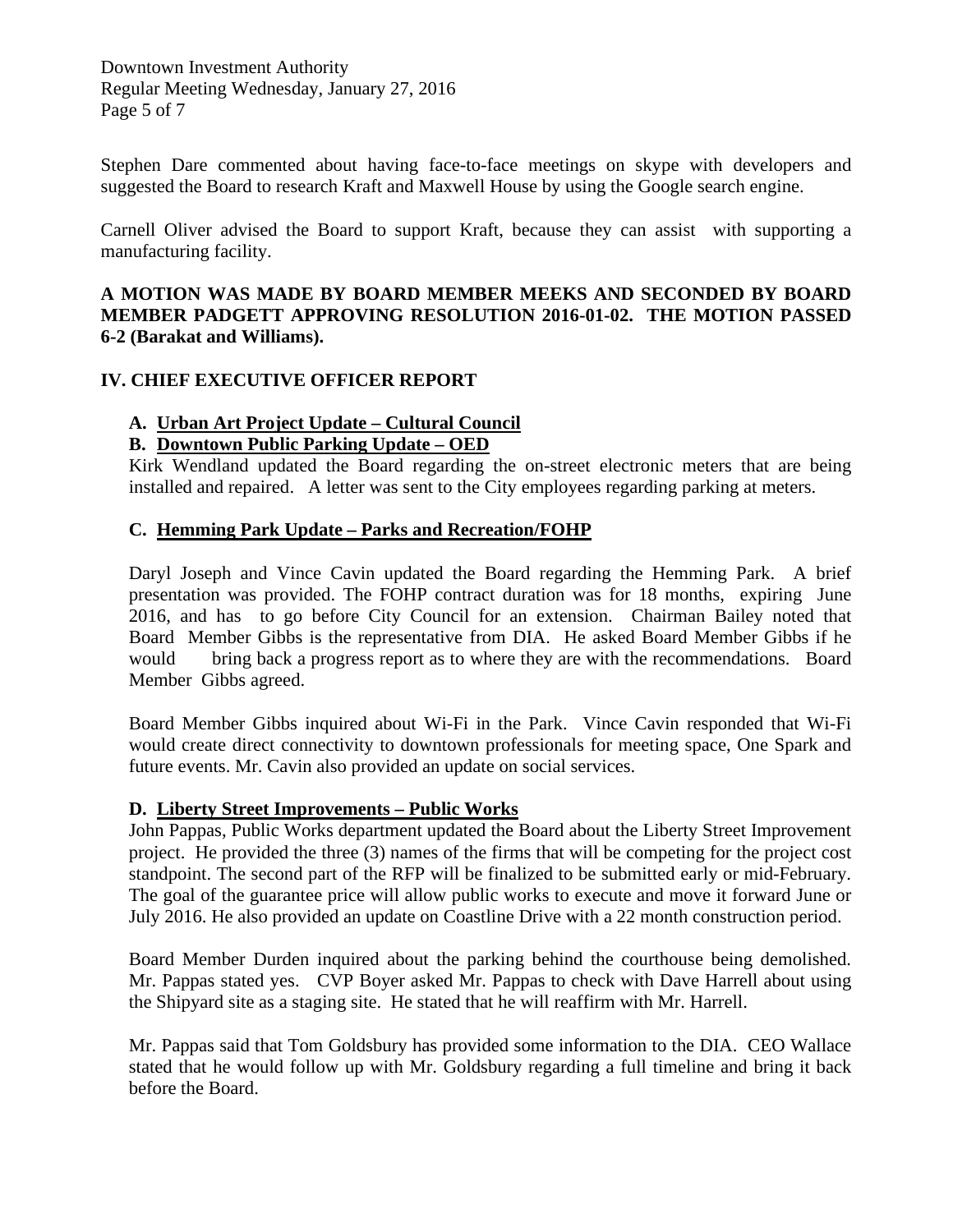Downtown Investment Authority Regular Meeting Wednesday, January 27, 2016 Page 6 of 7

# **E. Wi-Fi Update**

Chairman Bailey asked Board Member Gibbs to include downtown Wi-Fi in the Hemming Park discussion to better understand the value, needs and purpose instead of creating another committee.

#### **V. DDRB Update**

Jim Klement provided the DDRB briefing. The DDRB meeting was held on Tuesday, January  $19<sup>th</sup>$ at 2:00 p.m. The next meeting will be scheduled on Thursday, February  $18<sup>th</sup>$  at 2:00 p.m. in the Ed Ball Building 1<sup>st</sup> Floor Training Room.

## **III. OLD BUSINESS**

Board Member Meeks reported about the Pre-Restoration Open House of Eleana Flats on January 15th between 11am and 2 pm.

Chairman Bailey commented about the ULI TAP program for Southeast that will be held March  $29<sup>th</sup>$  and March 30. DDRB Chairman Rafael Caldera will be a panelist.

Chairman Bailey stated that JTA has started their construction and asked Board Member Moody to assist him with the Water Taxi Committee. He asked him to be engaged with a few stakeholders. He named Jake Gordon, DVI and Dave Harrell, Sports and Entertainment, Tourist Development Council, Waterways Committee and anyone else interested in water taxi services. Darryl Joseph has the contract with Water Taxi's.

# **IV. NEW BUSINESS**

Board Member Barakat commented that it would be effective to review Lazy Assets

CVP Boyer reported about the public metered parking in the Southbank.

# **V. PUBLIC COMMENTS**

John Nooney commented about FIND Grant projects and for DIA to attend the Finance and RCDPHS committee seeing that a project is on the list.

Carnell Oliver commented regarding Ax handle Saturday and encouraged the Board to support Art structure in Hemming Park for recognition of those who stood up for justice. Chairman Bailey suggested he reach out to Rodney Hurst.

Steve Atkins, Southeast Development Group, congratulated the new DIA Members and thanked the Board for the project of the Laura Street Trio. He pointed out that Aundra Wallace has been working diligently with their team for the last 2 ½ years along with Board Member Barakat and Board Member Bailey. He has reached out the Mayor's office to be an advocate as a business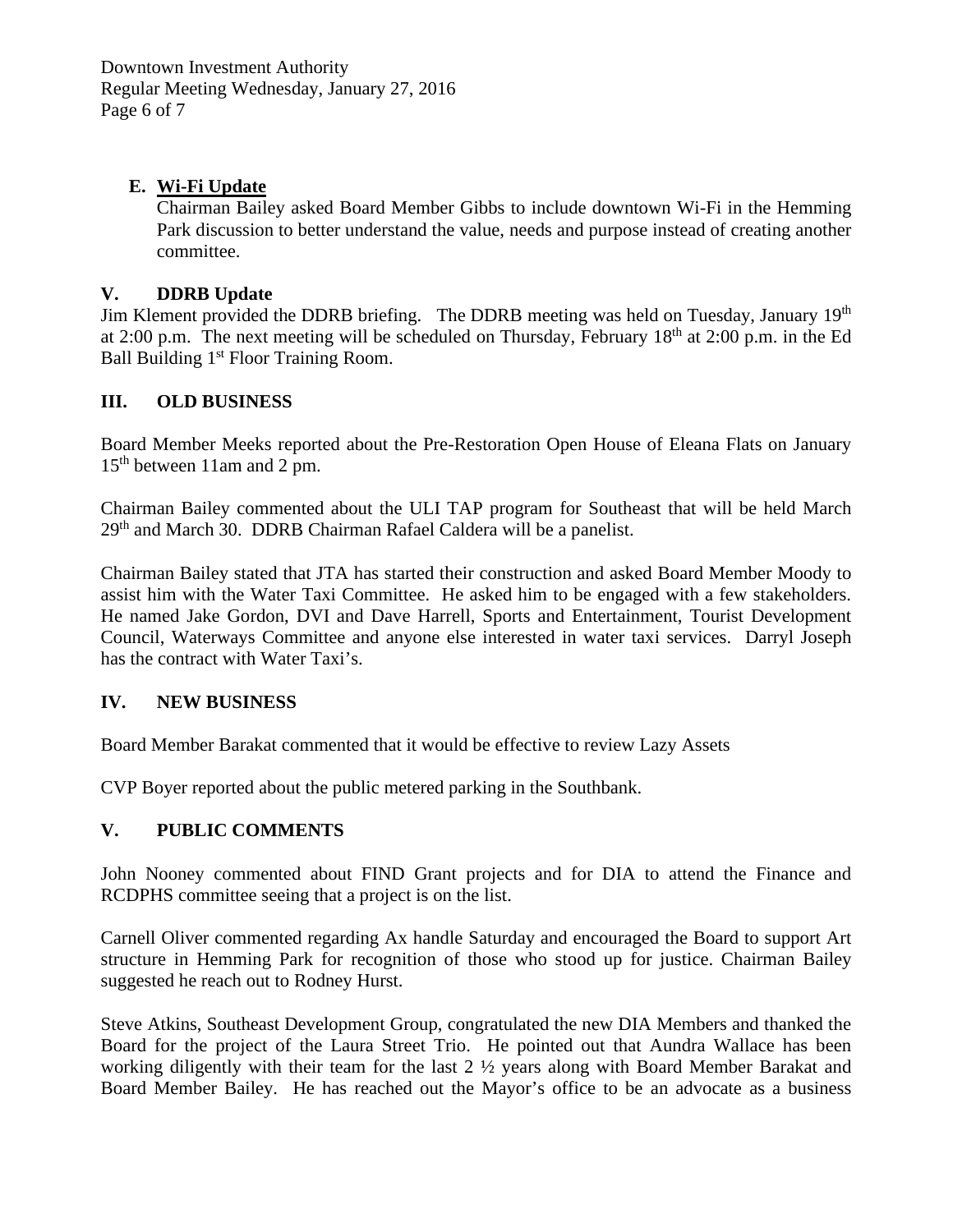Downtown Investment Authority Regular Meeting Wednesday, January 27, 2016 Page 7 of 7

leader in Downtown. Chairman Bailey stated that Laura Street Trio could be the most catalytic development in the downtown area.

# **ADJOURNMENT**

There being no further business, Chair Meeks adjourned the meeting at approximately 5:15 p.m.

The next DIA meeting is scheduled for Wednesday, February 17, 2016 at 2:00 p.m.

*The written minutes for this meeting are only an overview of what was discussed. For verbatim comments of this meeting, an audio CD is available upon request. Please contact Karen Underwood, at (904) 630-3492, or by email at karenu@coj.net.*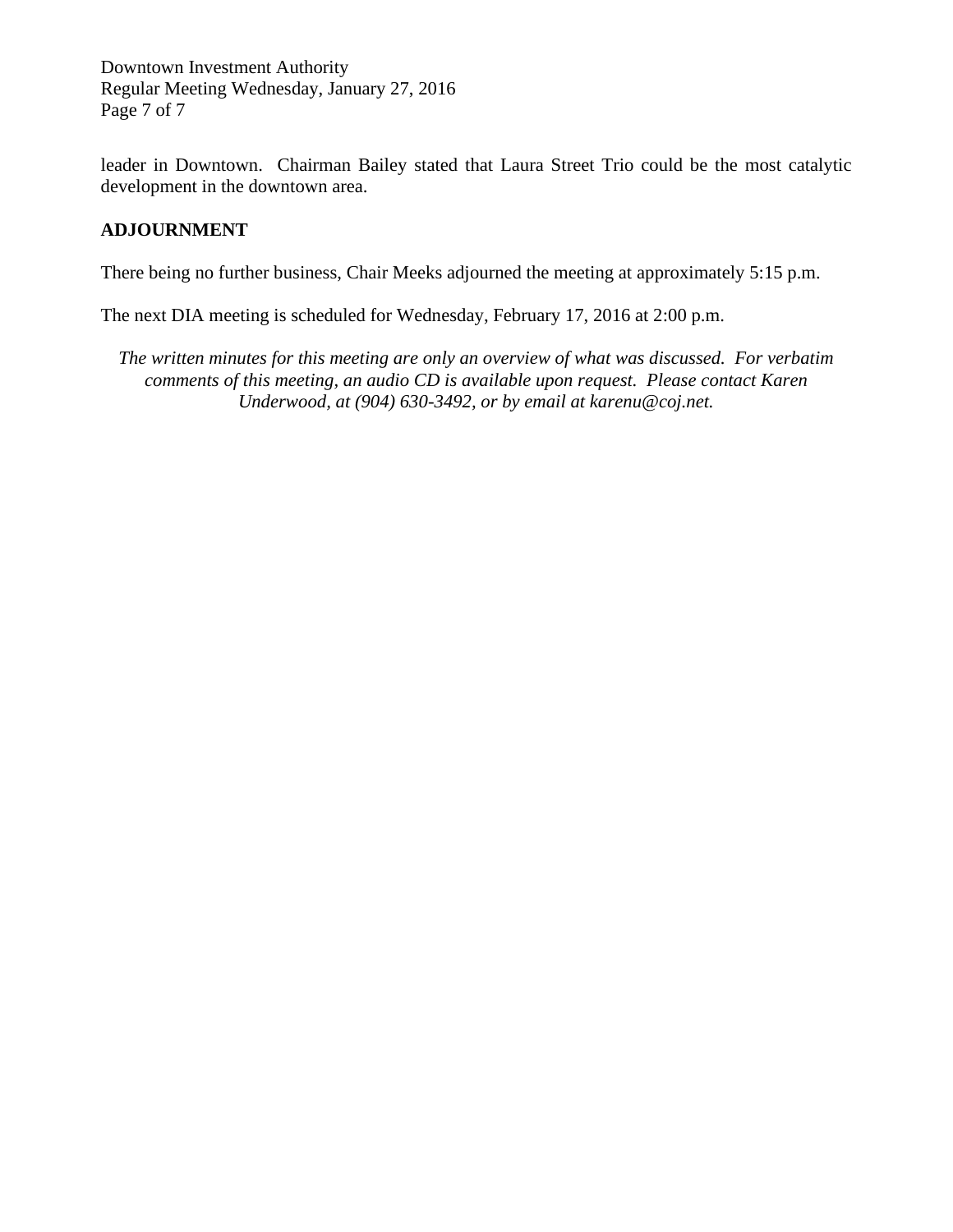#### **RESOLUTION 2016-01-01**

# **A RESOLUTION OF THE DOWNTOWN INVESTMENT AUTHORITY AMENDING THE URBAN ART AND STREETSCAPE PROGRAM AGREEMENT ("AGREEMENT") BETWEEN THE DOWNTOWN INVESTMENT AUTHORITY ("DIA") AND THE CULTURAL COUNCIL OF GREATER JACKSONVILLE, INC.; AUTHORIZING THE CHIEF EXECUTIVE OFFICER OF THE DIA TO EXECUTE AN AMENDMENT TO THE AGREEMENT; PROVIDING AN EFFECTIVE DATE.**

**WHEREAS**, the Downtown Investment Authority (the "DIA") has been designated by the City of Jacksonville as the Community Redevelopment Agency for community redevelopment areas within the boundaries of Downtown pursuant to Ordinance 2012-364-E and Ordinance 2014-0560 (collectively, the "Ordinance"); and

**WHEREAS**, an Urban Art Façade and Streetscape Program (the "Program") is included in the Northbank Downtown CRA Plan approved via the Ordinance; and

**WHEREAS**, on March 25, 2015, the Board approved and authorized an agreement between the Cultural Council of Greater Jacksonville, Inc. ("Cultural Council") and the DIA in the amount of \$406,000 to implement the Program pursuant to DIA Resolution 2015-03-01 ("Prior DIA Resolution"); and

**WHEREAS**, pursuant to the Prior DIA Resolution, the DIA and the Cultural Council entered into an agreement dated February 18, 2016 (the "Agreement"); and

**WHEREAS**, the DIA and the Cultural Council now desire to amend the Agreement as provided herein, now therefore

**BE IT RESOLVED,** by the Downtown Investment Authority:

**Section 1**. The DIA finds that the recitals set forth above are true and correct and are incorporated herein by this reference.

**Section 2.** The DIA approves and authorizes the following amendments to the Agreement (collectively, the "Amendments"):

- Substitute and replace Exhibit B (Project Guideline and Implementation Plan) and Exhibit D (Project Budget and Work) with the revised Exhibit B (Project Guideline and Implementation Plan) and Exhibit D (Project Budget and Work) attached hereto; and
- Authorize the DIA Chief Executive Officer to make technical amendments to the Agreement and approve change orders (as change orders is defined in Section 2 of the Agreement) without further necessary action or approvals from the DIA Board. For purposes of this resolution, "technical amendments" shall mean non-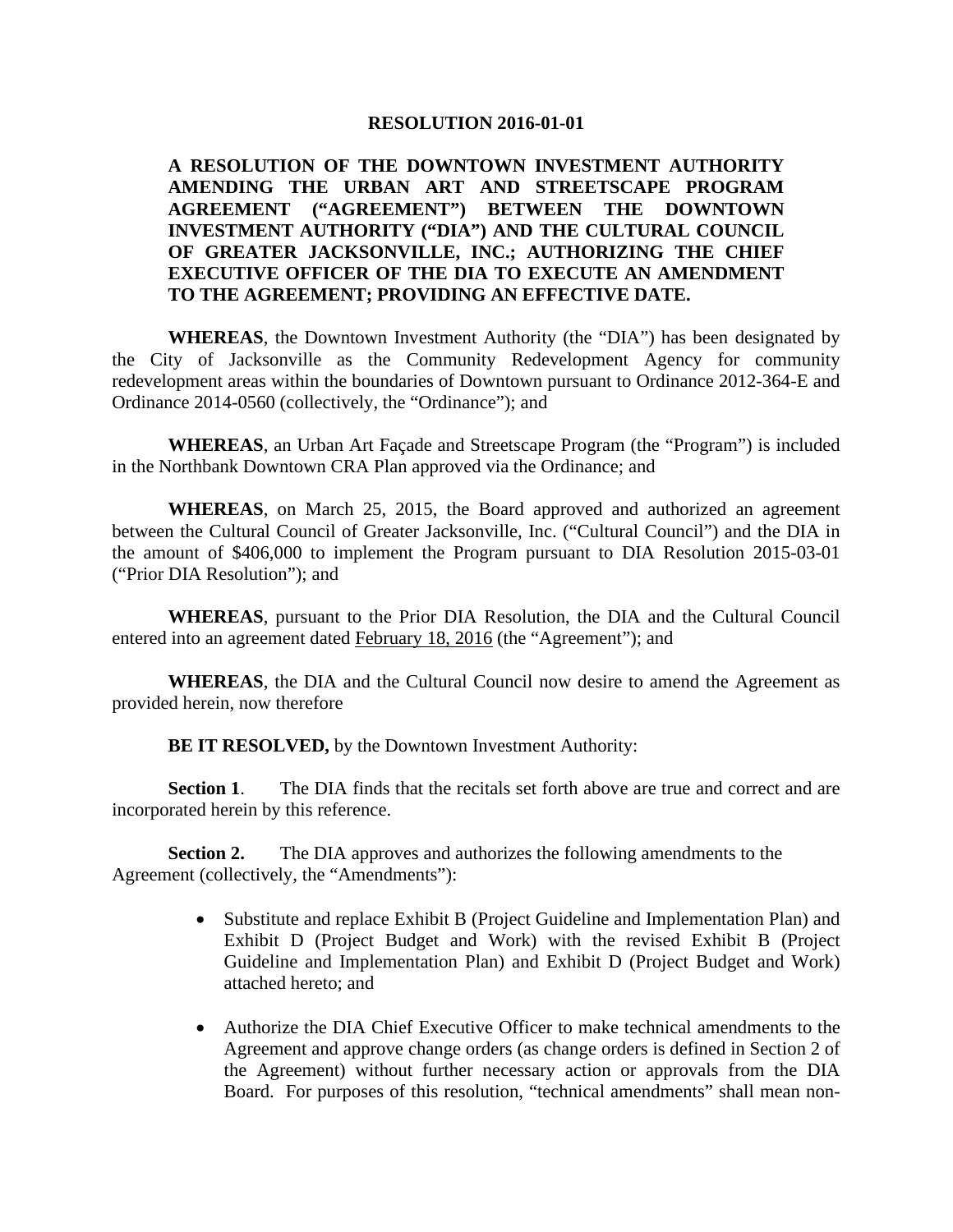material amendments such as scrivener errors or other amendments that do not increase the monetary or administrative obligations of the DIA. Changes to the Project Budget within ten (10%) percent of the approved line items within a phase will be considered a technical amendment. Changes to Project Budget in excess of ten (10%) percent of the approved line items within a phase or changes in the funding amounts allocated to each phase shall require DIA Board approval.

**Section 3.** The DIA authorizes the Chief Executive Officer to execute an amendment to the Agreement incorporating the Amendments.

**Section 4.** This resolution shall become effective upon its approval by the DIA Board this  $27<sup>th</sup>$  day of January, 2016.

\_\_\_\_\_\_\_\_\_\_\_\_\_\_\_\_\_\_\_\_\_\_ \_\_\_\_\_\_\_\_\_\_\_\_\_\_\_\_\_\_\_\_\_\_\_\_\_\_\_\_\_\_\_\_\_\_\_\_\_\_

# WITNESS: DOWNTOWN INVESTMENT AUTHORITY

Jim Bailey, Chairman

VOTE: In Favor: 8 Opposed: 0 Abstained: 0

FORM APPROVED BY:

Office of General Counsel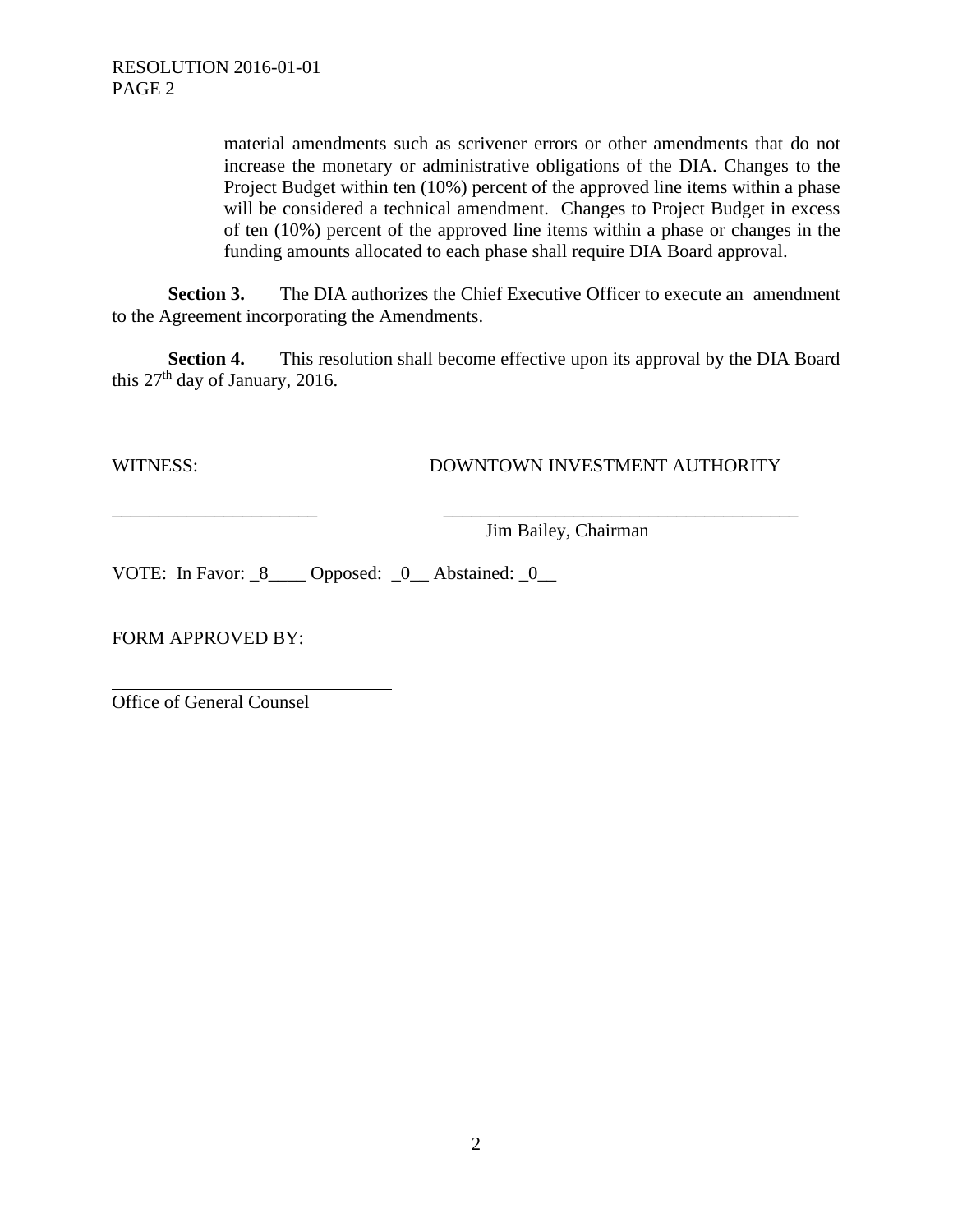# RESOLUTION 2016-01-01 PAGE 2

REVISED Exhibit B (Project Guideline and Implementation Plan)

[Exhibit to immediately follow this page.]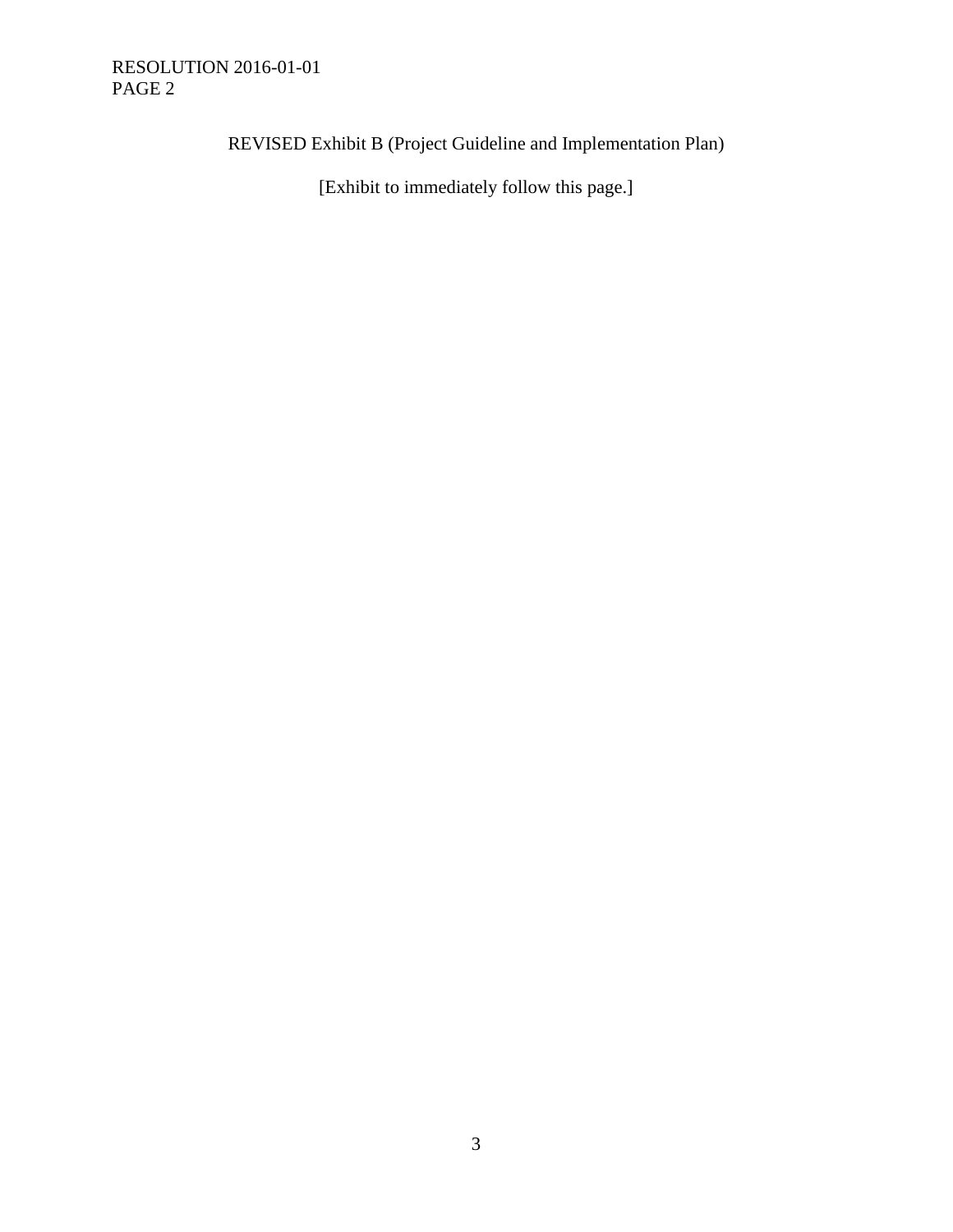# **Downtown Jacksonville Public Art Proposal: Urban Art Façade and Streetscape Program - Implementation Plan**



## **Policies and Guidelines**

Unless otherwise noted, this pilot program will adhere to policies and guidelines of Chapter 126 Part 9, Ordinance Code, and as set forth in the Jacksonville Art in Public Places Program Five Year Plan. The Program Overview and Proposed Project descriptions reiterate the Project Description BID Plan.

#### **Program Overview**

The Urban Art Façade and Streetscape Program (also known as DIA Urban Art Projects) is an artsbased civic engagement initiative to promote community development through urban design and attractive streetscape enhancements with semi-permanent and permanent public art installations. Individual artists or artist teams are encouraged to partner with property owners (public and private) to produce façade enhancements and streetscape designs that engage audiences of all ages at the street level. The Urban Art Façade and Streetscape Program is complementary to clean up and beautification initiatives with each community-based activity further enhancing and shaping the city's overall design and visual aesthetic while highlighting the individuality and identities of residents, schools, and businesses by neighborhood.

# **Pilot Areas**

Urban Art and Streetscaping Areas are defined as areas that have been identified as appropriate for public art to be displayed on agreed upon public and private facilities. The Downtown Community Redevelopment Area is included in that definition.

#### **Phases 1-3**

Projects will be commissioned by a phased approach for an estimated four years (see Phases 1-3: Map and Timeline). Phased areas are designed by priority and complementary to current City of Jacksonville revitalization and enhancement strategies underway within the Downtown Community Redevelopment Area. It is the intent of the Urban Art Façade and Streetscaping Program to serve as a model for future city-wide projects.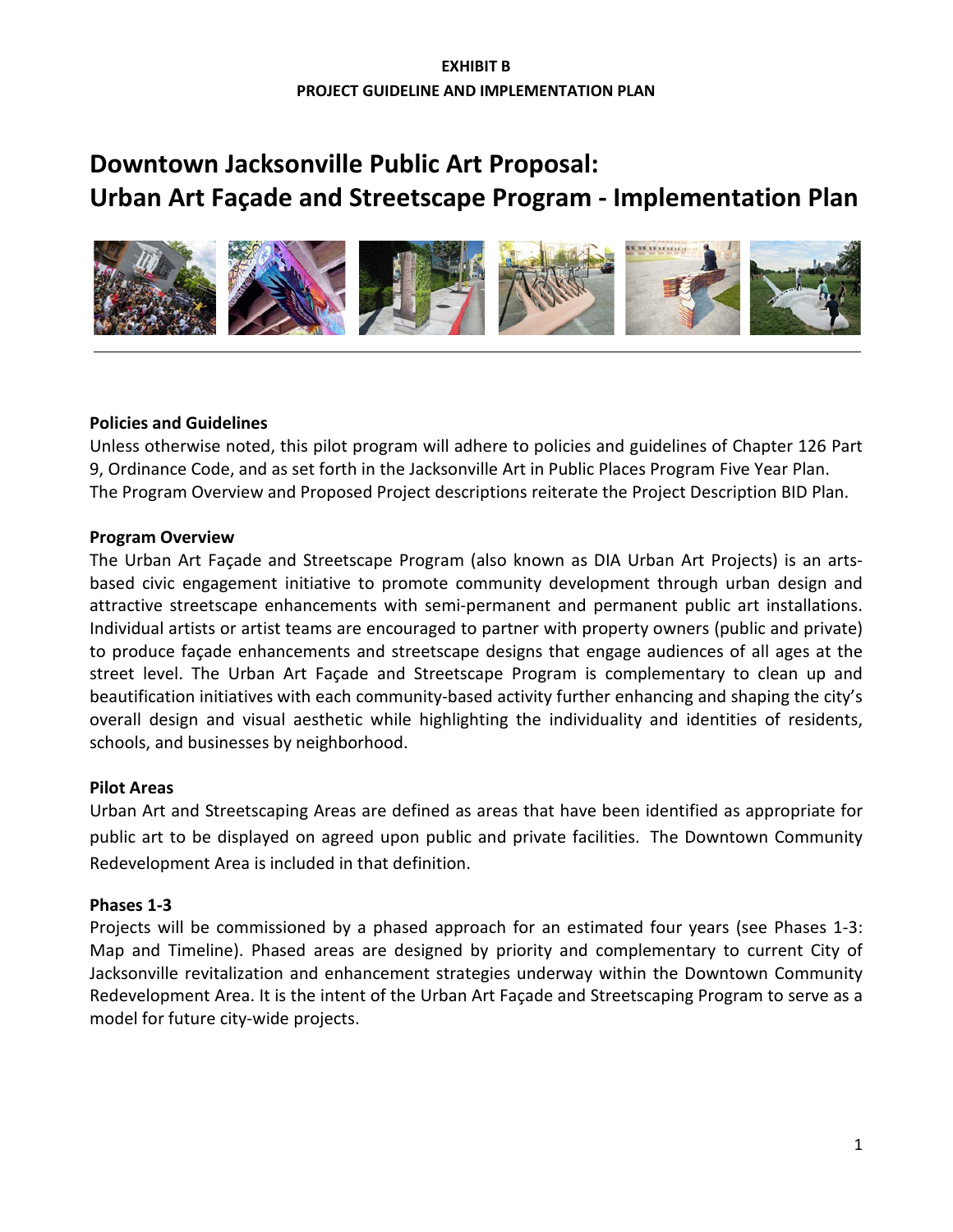# **Proposed Projects**

# **Duval Walls**

Duval Walls is a live outdoor exhibition of mural artists and artist teams installing site-specific, semi-permanent and permanent public art murals on to the facades of buildings. These large-scale signature murals are designed to encourage greater pedestrian connection and community engagement. Featured walls will beautify and enliven the streetscape and serve as pathways and corridors leading residents and visitors to experience the downtown urban core as a neighborhood of renewed visual vibrancy through the arts. This item is in concert with the DIA's CRA plan and has been approved for funding.



- **Public art budget (75%): \$78,750**  Budget includes the artist(s) fee, supplies, liability insurance, preparing, power washing and priming surface, equipment rental (if applicable), and travel-related expenses.
- **Administrative budget (20%): \$21,000** Project Management, permitting fees, archiving/documentation, plaque/signage
- **Long-term maintenance budget (5%): \$5,250**

# **Skyway Walls**

Skyway Walls will enhance the overall street-level engagement, promote walkability, and improve safety with highly visible concrete support columns and infrastructure of the skyway rail system targeted for semi-permanent and permanent public art murals. Artists/artist teams will be commissioned to transform these concrete canvases into designs and welcoming imagery to encourage visitors and residents of all ages to utilize transit-stations. This program is in concert with the DIA's CRA Plan and is approved for funding.



• **Public art budget (75%**): **\$48,000**

Budget includes the artist(s) fee, supplies, liability insurance, preparing, power washing and priming surface, equipment rental (if applicable), and travel-related expenses.

- **Administrative budget (20%): \$12,800** Project management, permitting fees, archiving/documentation, plaque/signage
- **Long-term maintenance budget (5**%): **\$3,200**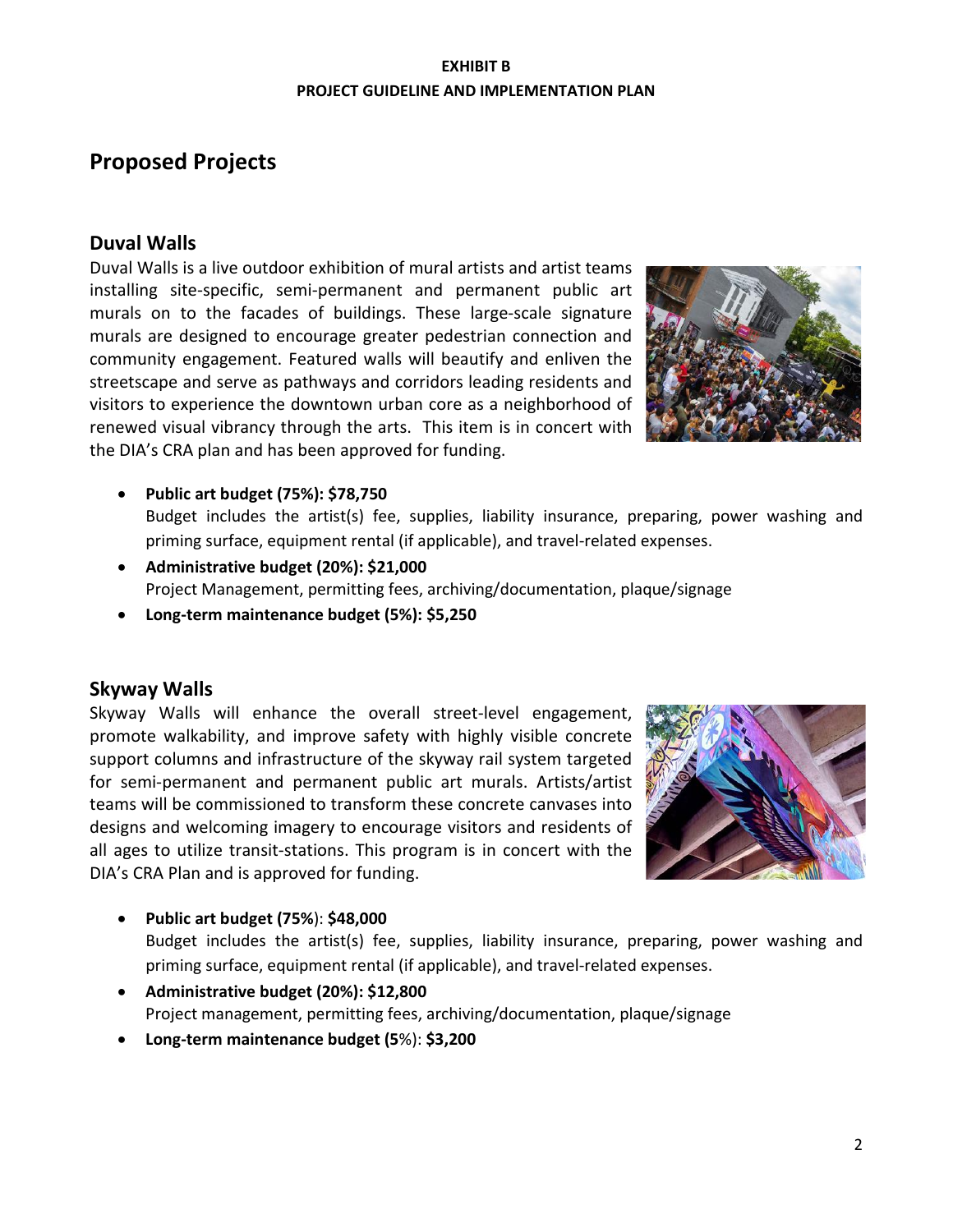# **Traffic Signal Cabinets**

The Traffic Signal Cabinet program is geared towards the recognition and celebration of local artists. Through the Traffic Signal Cabinet program, artists are asked to develop designs to wrap each City of Jacksonville traffic signal cabinet. Once professionally wrapped, these traffic signal cabinets in downtown/neighborhood business districts will contribute to the vitality and attractiveness of the urban streetscape and deter graffiti. This program is in concert with the DIA's CRA Plan and is approved for funding.



- **Public art budget (75%**): **\$6,750\$12,938** Budget includes the artist(s) fee, fabrication, supplies, liability insurance, equipment rental (if applicable), and travel-related expenses.
- **Administrative budget (20%): 1,800\$3,450** Project management, permitting fees, archiving/documentation, plaque/signage
- **Long-term maintenance budget (5**%): **\$450862**

# **Bike Racks**

Bicycle parking should be readily available along shared streets and at destinations. Bike rack designs should balance form with function, be able to accommodate between a minimum of 4-6 bikes, and comply with national bicycle parking standards. Artist-designed proposals will be commissioned and selected for fabrication and installation at approved sites, which may include multiples of the same design. This program is in concert with the DIA's CRA Plan and is approved for funding.



- **Public art budget (75%**): **\$20,62528,969** Budget includes the artist(s) fee, fabrication, supplies, liability insurance, equipment rental (if applicable), and travel-related expenses.
- **Administrative budget (20%): \$5,5007,725** Project management, permitting fees, archiving/documentation, plaque/signage
- **Long-term maintenance budget (5**%): **\$1,3751,931**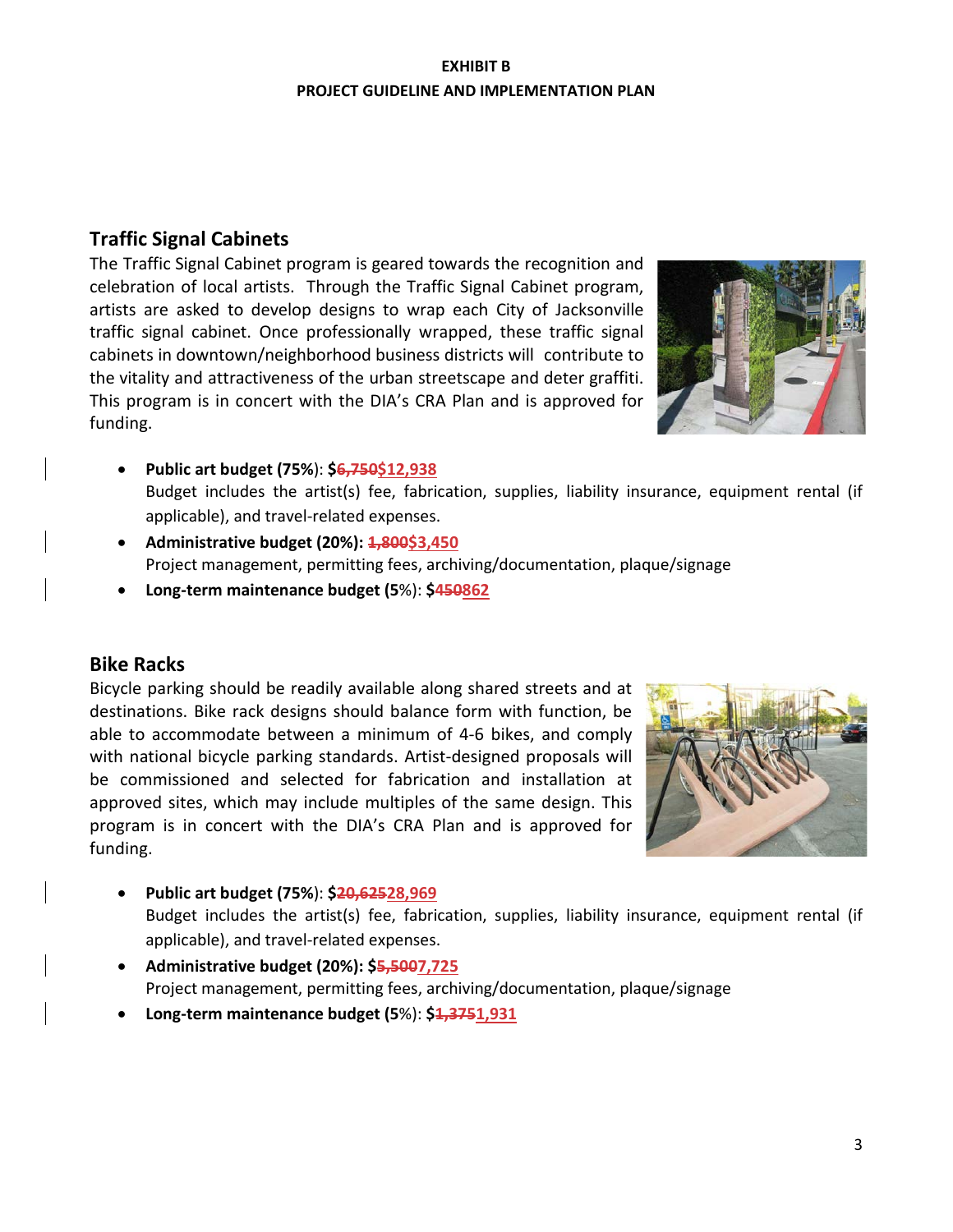# **Street Furnishings**

Street furnishings take the form of benches, chairs, trash receptacles, planters, etc. designed with function and should be provided where social activity exists in public spaces. Different kinds of seating (benches, single chairs, etc.) and seating arrangements should be provided to allow for socializing and gathering along the main pedestrian connectors. Secondary seating such as planter, curbs, rails and other raised surfaces should be encouraged in future developments. This program is in concert with the DIA's CRA Plan and is approved for funding.



- **Public art budget (75%**): **\$7,12519,031** Budget includes the artist(s) fee, fabrication, supplies, liability insurance, equipment rental (if applicable), and travel-related expenses.
- **Administrative budget (20%): \$1,9005,075** Project management, permitting fees, archiving/documentation, plaque/signage
- **Long-term maintenance budget (5**%): **\$4751,269**

# **Outdoor Sculpture Installation**

In highly visible areas, outdoor sculptures of various media and styles are displayed for permanent exhibition in the public realm or the support of rotating private exhibit installation program (city parks, green spaces, sidewalks or right-of-way). Ranging in size, style, and format, the projects are designed to shape the city and aesthetic legacy that we wish to preserve, promote public interest in outdoor public art, develop community pride, and draw visitors to the retail or civic areas where they are displayed. This program is in concert with the DIA's CRA Plan and is approved for funding.



• **Public art budget (75%**): **\$53,100116,813**

Budget includes the artist(s) fee, supplies, liability insurance, equipment rental (if applicable), and travel-related expenses.

- **Administrative budget (20%): \$14,15031,150** Project management, permitting fees, archiving/documentation, plaque/signage
- **Long-term maintenance budget (5**%): **\$3,5007,787**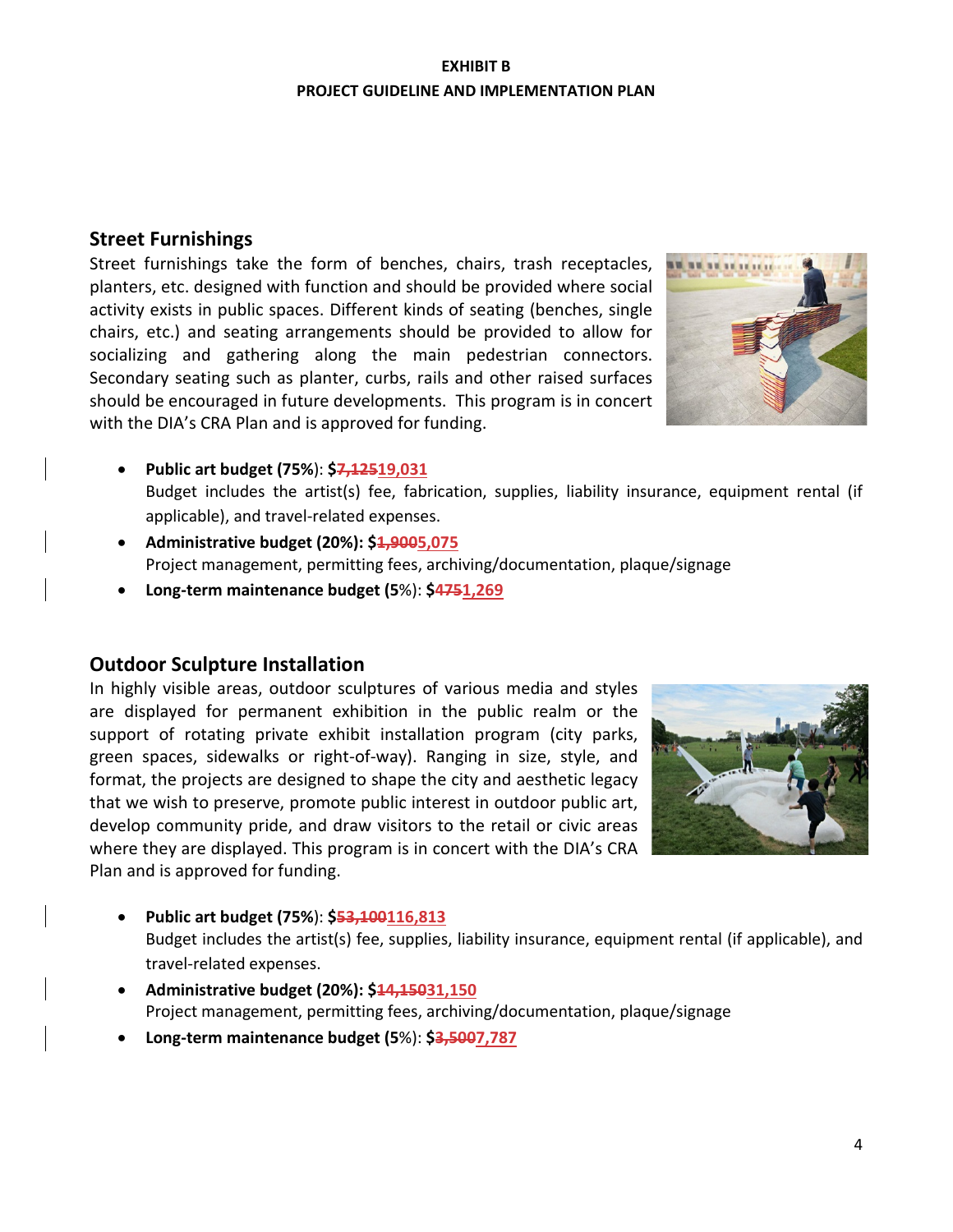# **Project Implementation**

# **Process**

- Eligible public and private facilities or sites will be identified and approved by the appropriate entity (e.g. City of Jacksonville's Public Works Department, Public Parking Division, Jacksonville Transit Authority, etc.)
- Experienced local, regional and national artists will be considered for selection. Local artists are encouraged to apply
- Selection criteria will be used by the Art Selection Panel for evaluating qualifications and proposed concepts
- Submissions will be considered by the Request For Qualifications process only
- Artists will be notified if and when they are selected
- Artists will collaborate to produce complimentary project types and program goals

# **Honoraria**

Finalists may receive a stipend from the Art in Public Places Program to develop concept proposals. The selected Artist receives an artist budget and is responsible for the cost of all materials required to complete and protect their artwork. The compensation should cover all expenses including:

- All materials required including anti-graffiti coating
- Any presentation costs
- Design development
- Final design
- Labor and artist fees
- Meeting time
- Rental equipment
- Site preparation
- Artwork fabrication
- Installation
- Travel
- Insurance

# **Design Guidelines**

- Artwork must be original.
- Designs may be representational or abstract but must respond to the urban context and be appropriate given the location and audience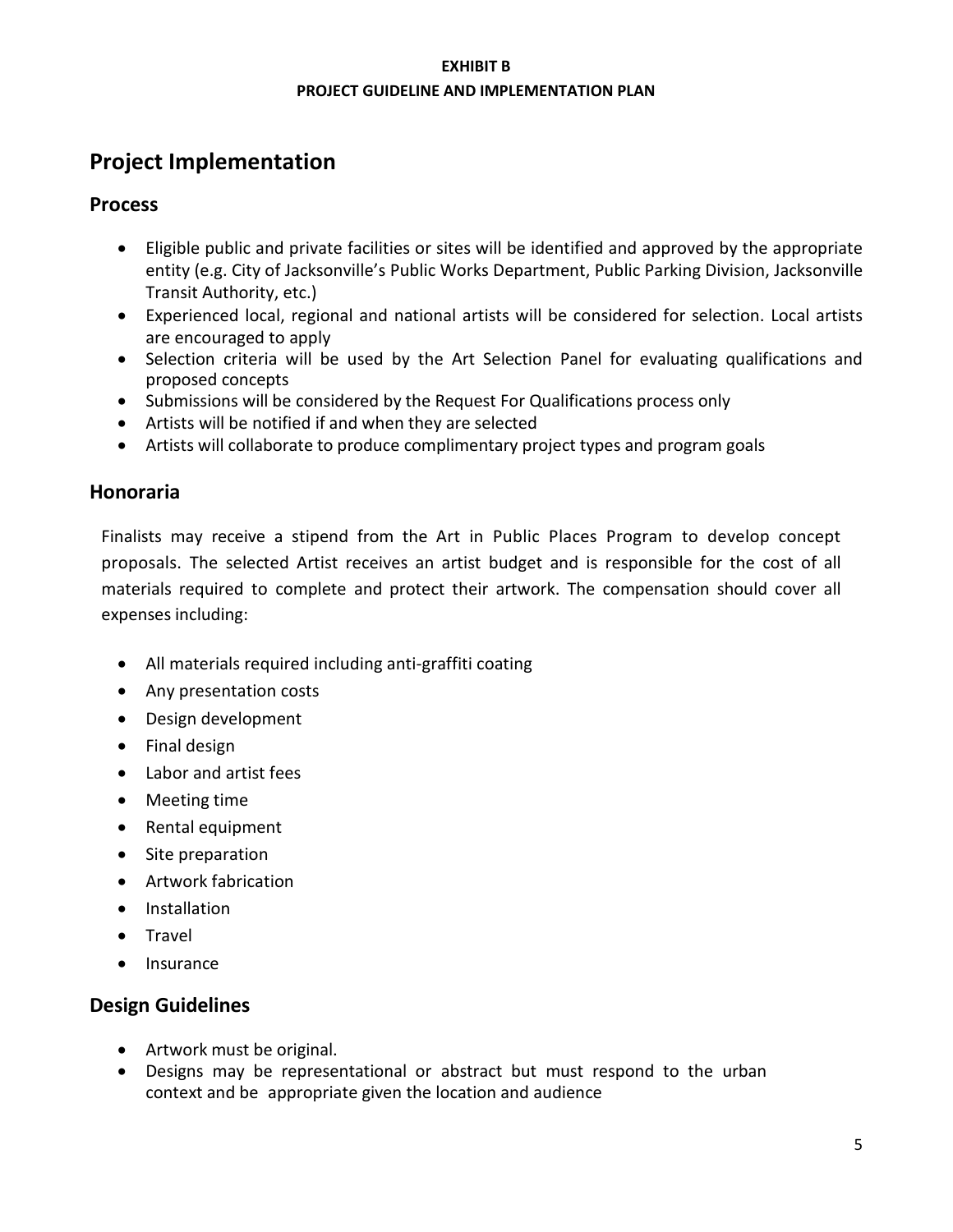#### **EXHIBIT B**

#### **PROJECT GUIDELINE AND IMPLEMENTATION PLAN**

- Designs cannot contain advertisement or promotion for any business product or viewpoint
- The text: The Art in Public Places Committee reserves the right to restrict or remove any artwork it deems inappropriate. Artwork that contains the following content is not permitted:
	- o Hate speech
	- o Extreme or gratuitous violence
	- o Pornography
	- o Illicit drug references
	- o Gang references and profanity
	- o Or any other content, which would be prohibited from public display due to its graphic or obscene nature
- Facade/site size may vary; selected artists must be willing to adjust designs to their particular location

# **Other Items to Consider**

# **Skyway Walls and Duval Walls**

- The property owner, whether private or public, are responsible for cleaning and preparing the facades of approved sites.
- The artist is responsible for priming the façade with approved UV paints, and applying a clear coat /UV protective coating to seal the completed art design.
- Artists must supply their own water
- Drop cloths should be used at all times while painting
- Passage on the sidewalk for pedestrians must be maintained at all times and cannot block traffic or lanes of the street

# **Traffic Signal Cabinets**

- Each available City of Jacksonville owned Traffic Signal Cabinet has been designated for vinyl application only and must be professionally installed
- Only durable vinyl wraps which are guaranteed to last 5-7 years may be used in the creation of the artwork. Enamel and spray paints are not approved.
- Artwork designs should cover all sides and top of the box meeting the exact size specifications of each Cabinet
- Artists must avoid designs with dark palettes
- Access to the boxes and to the contents of the boxes must be possible at any time
- The hinges on each box that open the cabinet are NOT to be wrapped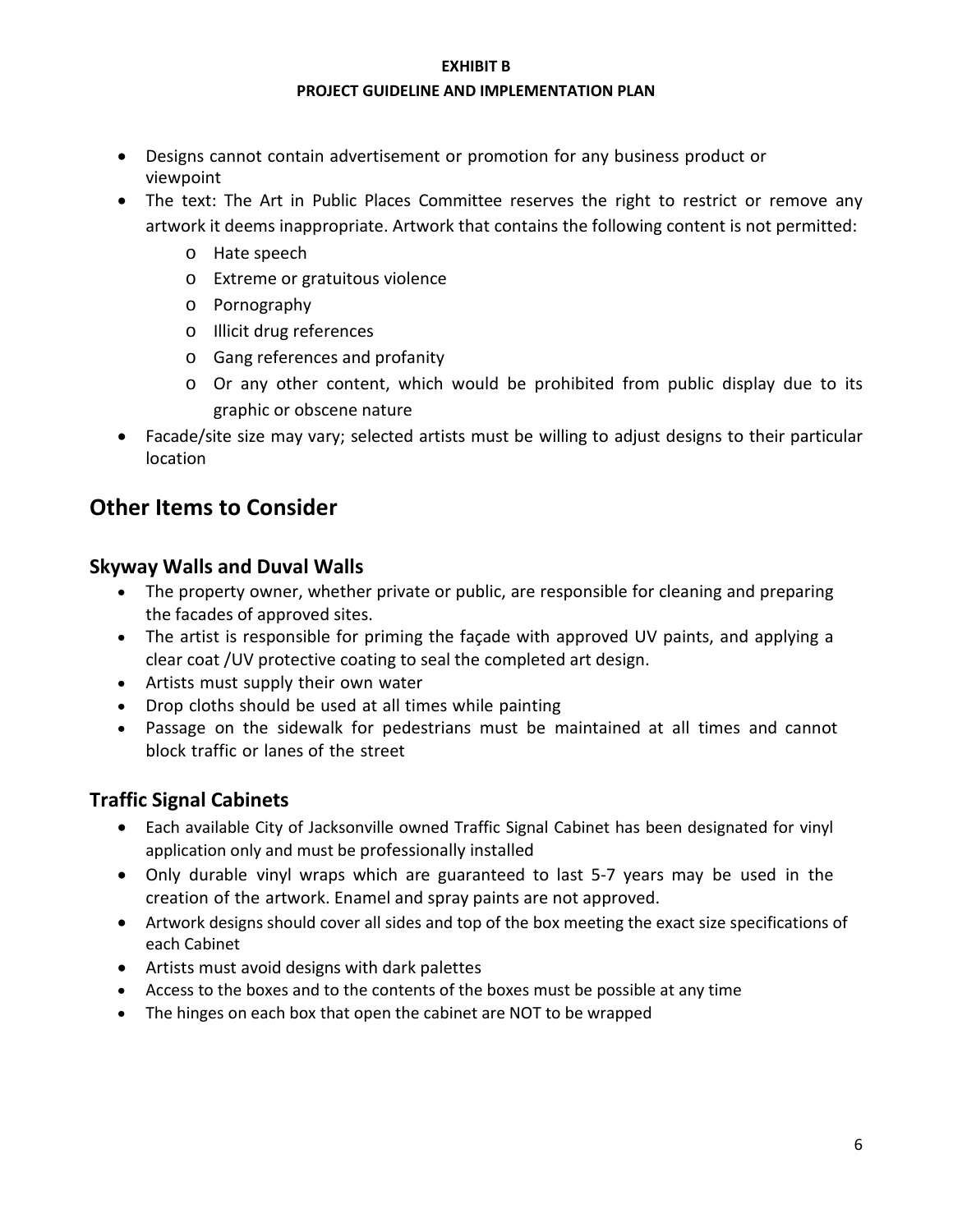# **Bike Racks, Street Furnishings, Outdoor Sculpture**

- Sidewalk or right-of-way locations will be determined by Art in Public Places and the City of Jacksonville
- Bike Racks, Street Furnishings, and Outdoor Sculpture must be:
	- o Constructed of permanent materials, be vandal resistant and virtually maintenance free
	- o Designed to be structurally secured to a concrete foundation
	- o Capable of withstanding adverse weather conditions including high winds, high temperatures, humidity, heavy rain, storms, etc.
	- o Be able to withstand a high traffic, public environment
	- o Take into consideration the safety of the users
- Any engineering design or calculations required for the Bike Racks, Street Furnishings, and Outdoor Sculpture by the City of Jacksonville will be the responsibility of the artist

# **Maintenance and Sustainability**

- A 5% maintenance set aside is required at the onset of all DIA projects
- Anticipated life span: 5- 10 years
- 6-12 month survey for maintenance and sustainability
- If material failure initiate repair within 48 hours, repaint or reinstall the design, or return to its original condition
- If vandalism initiate a 48-hour removal process in conjunction with the property owner
- Ambassadors at nearby sites will be encouraged to oversee each project on a regular basis between inspections

# **Terms of Agreement**

All artists selected must agree to the following:

- The work submitted by the artist is original, solely owned by the artist and reproduction will not violate the rights of any third party. Since the artistic designs leading up to and including the final design and dimension of the artwork are unique, the artist shall not make any additional, exact duplicate reproductions of the final design and dimension, nor shall the artist grant to a third party the right to replicate the artistic designs and dimensions of the artwork, without the written permission of the Art in Public Places Committee
- The accepted artwork developed under this contract shall be the exclusive property of the City of Jacksonville or entity who owns the facility/site
- The artist grants to the owner of the facility/site, an irrevocable license to make reproductions of the artwork and the final designs to be used in brochures, media, publicity and catalogs or other similar publications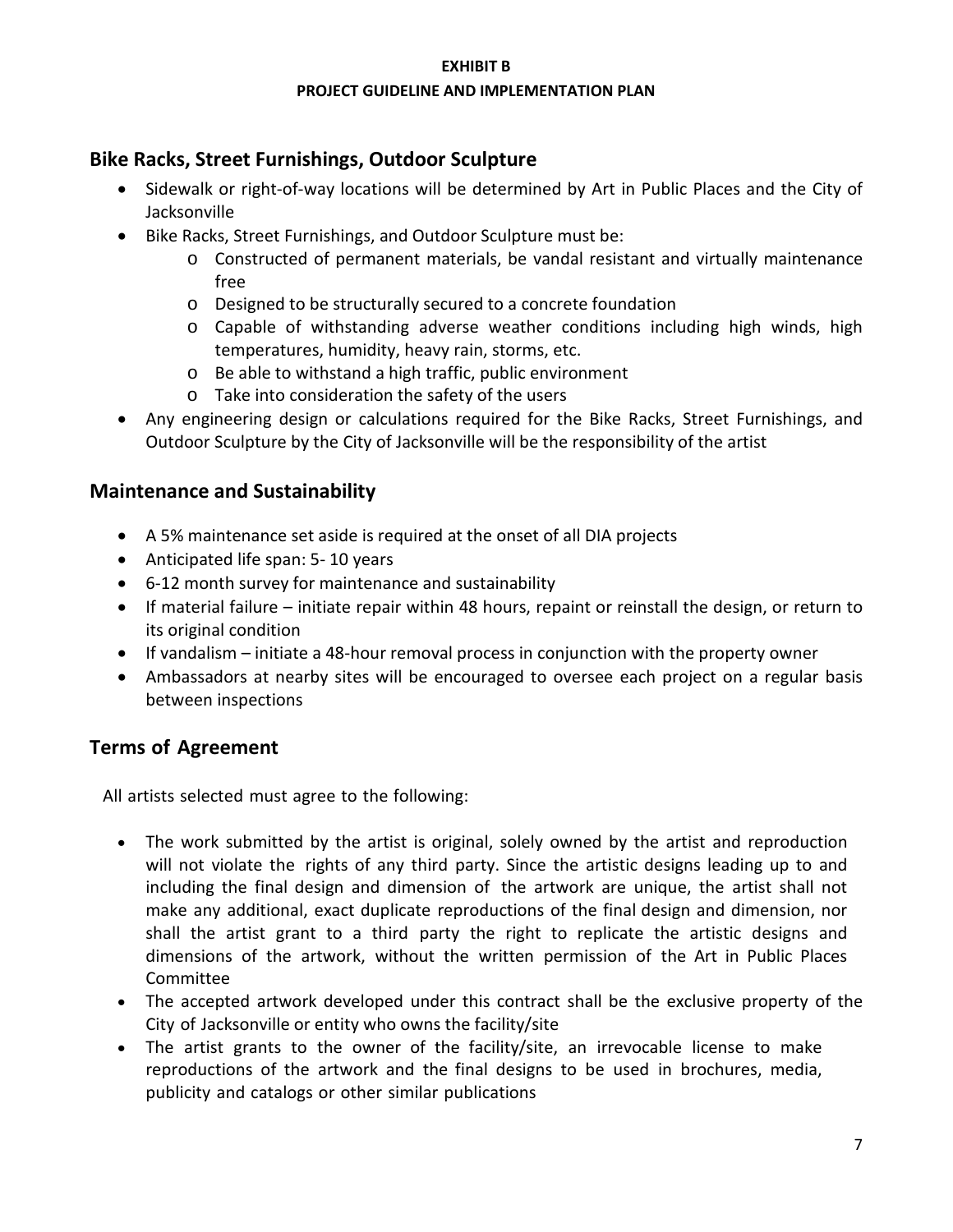• The artwork may be removed and/or destroyed at any time by the property owner without notification to the artist to accommodate replacement

# **Phases 1-3: Map and Timeline**

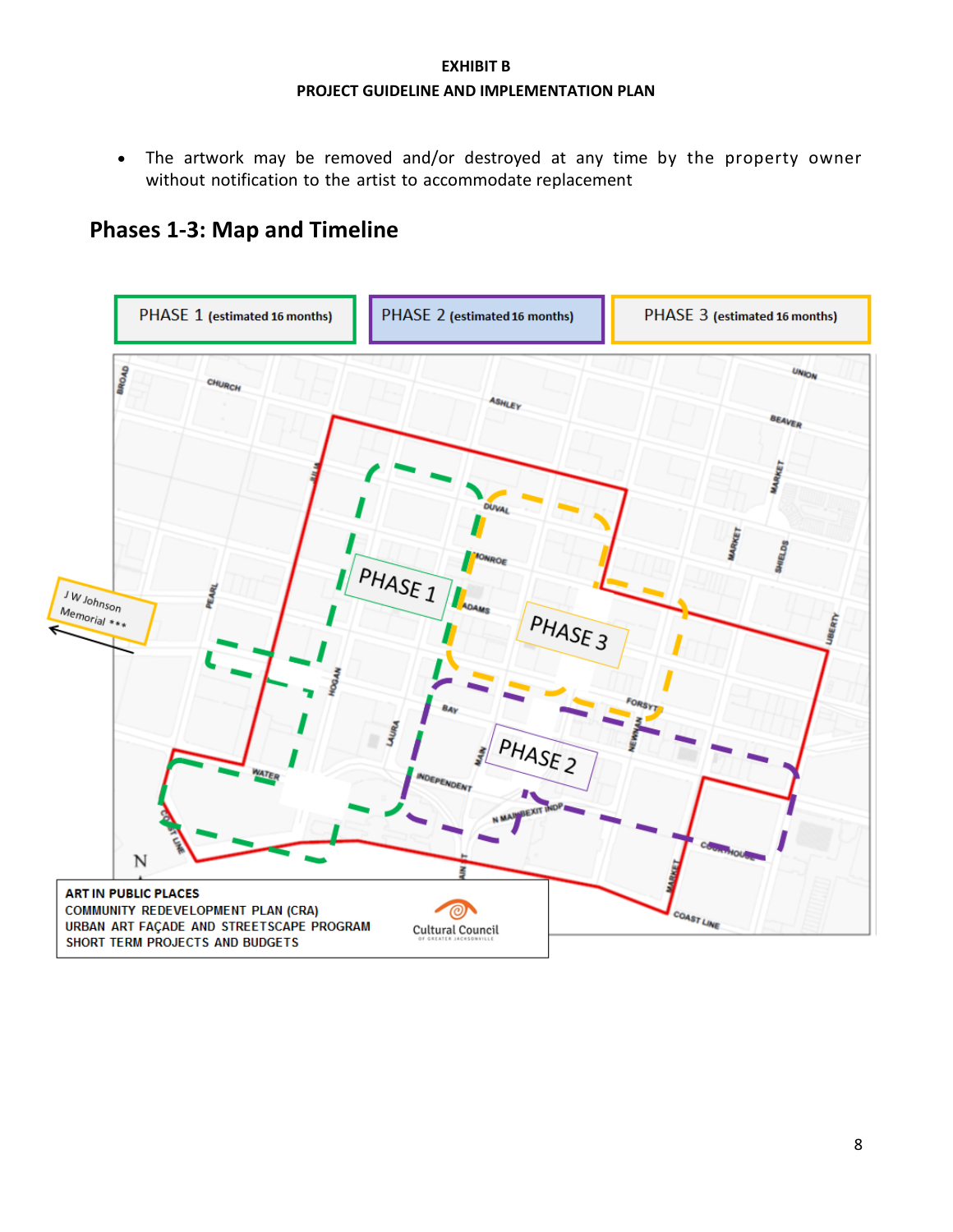# RESOLUTION 2016-01-01 PAGE 2

# REVISED Exhibit D (Project Budget and Work)

[Exhibit to immediately follow this page.]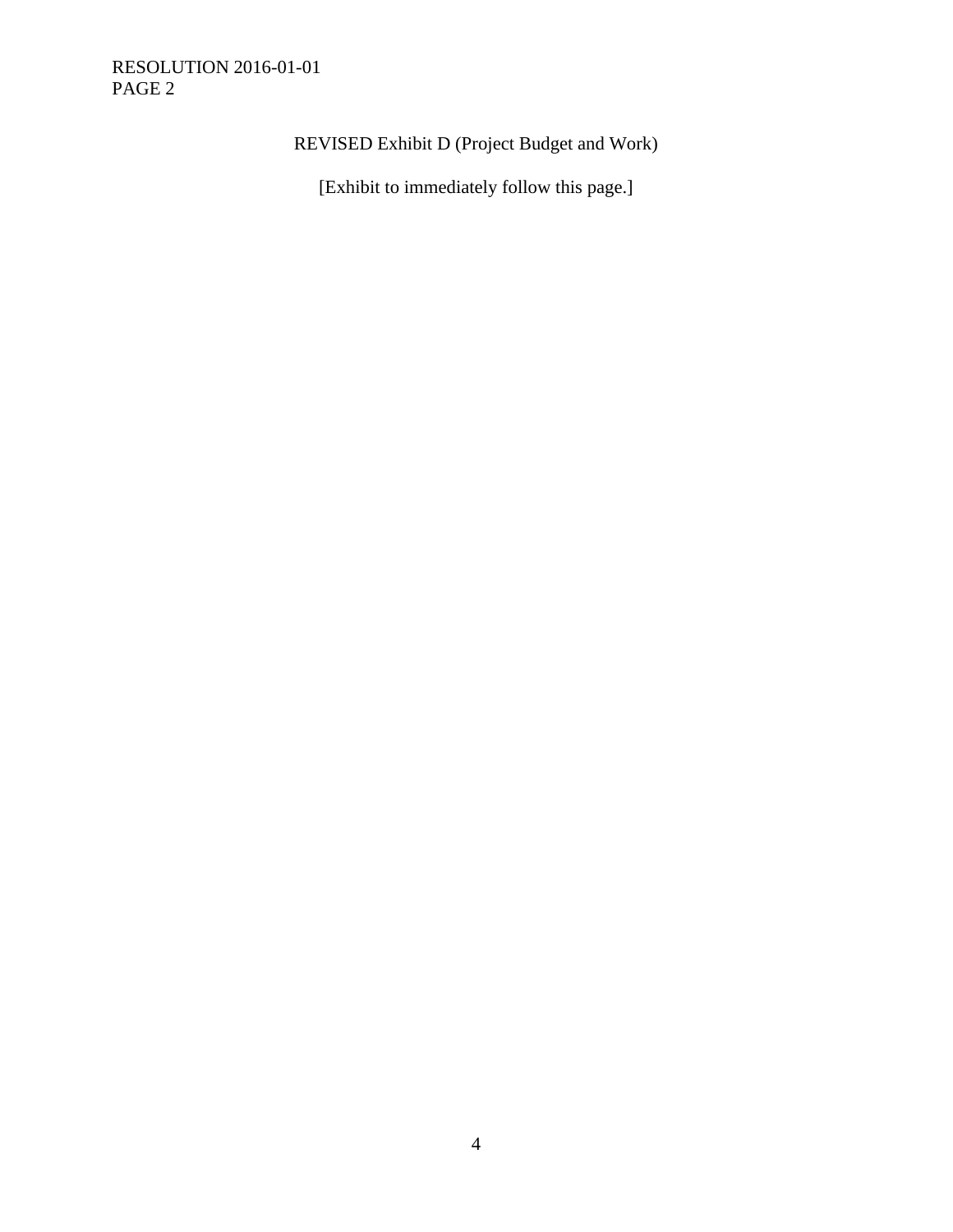# **EXHIBIT D PROJECT BUDGET AND WORK**

Revised 1-25-2016

# **ART IN PUBLIC PLACES COMMUNITY REDEVELOPMENT PLAN (CRA)**

# **URBAN ART FACADE AND STREETSCAPE PROGRAM**

#### **PROPOSED PROJECTS AND BUDGETS: PHASE 1-3**

| Item                                     | Phase 1                      |                      | Phase 2                    |               | Phase 3                     |               | <b>Item Budget</b>     |
|------------------------------------------|------------------------------|----------------------|----------------------------|---------------|-----------------------------|---------------|------------------------|
|                                          | <b>Notes</b>                 | <b>Budget</b>        | <b>Notes</b>               | <b>Budget</b> | <b>Notes</b>                | <b>Budget</b> | <b>Totals</b>          |
|                                          |                              |                      |                            |               |                             |               |                        |
| <b>Skyway</b><br><b>Columns</b>          | Two projects                 | \$64,000             | X                          | \$0           | X                           | \$0           | \$64,000               |
|                                          |                              |                      |                            |               |                             |               |                        |
| <b>Traffic Signal</b><br><b>Cabinets</b> | Seven                        | \$9,000<br>\$11,250  | Four                       | \$3,000       | Four                        | \$3,000       | \$12,000<br>\$17,250   |
|                                          |                              |                      |                            |               |                             |               |                        |
| <b>Bike Racks</b>                        | Five multiple,<br>Two single | \$27,500<br>\$26,875 | Ten single                 | \$7,625       | One multiple,<br>two single | \$4,125       | \$20,000<br>\$38,625   |
|                                          |                              |                      |                            |               |                             |               |                        |
| <b>Street</b><br><b>Furnishings</b>      | Two seating<br>sculptures    | \$9,500<br>\$9,375   | Four seating<br>sculptures | \$10,000      | Two seating<br>sculptures   | \$6,000       | \$32,000<br>\$25,375   |
|                                          |                              |                      |                            |               |                             |               |                        |
| <b>Duval Walls</b>                       | X                            | \$0                  | One project                | \$52,500      | One project                 | \$52,500      | \$105,000              |
|                                          |                              |                      |                            |               |                             |               |                        |
| Outdoor<br><b>Sculpture</b>              | One                          | \$70,750<br>\$69,250 | One                        | \$66,500      | One (J. Weldon<br>Johnson)  | \$20,000      | \$173,000<br>\$155,750 |
|                                          |                              |                      |                            |               |                             |               |                        |
| <b>Phase Budget</b><br><b>Totals</b>     |                              | \$180,750            |                            | \$139,625     |                             | \$85,625      | \$406,000              |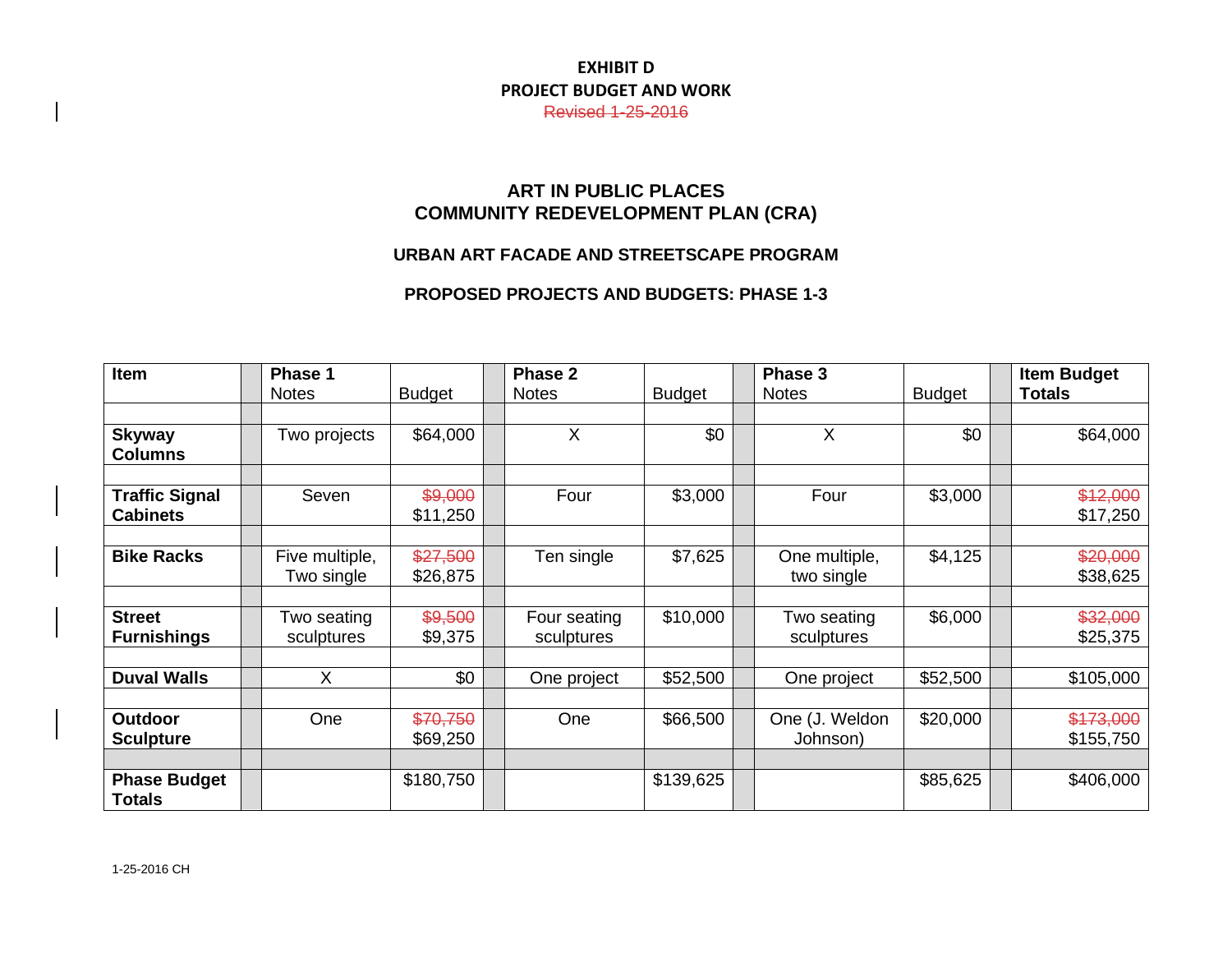#### **RESOLUTION 2016-01-02**

**A RESOLUTION OF THE DOWNTOWN INVESTMENT AUTHORITY ("DIA") SUPPORTING LEGISLATION AUTHORIZING THE MAYOR AND CORPORATION SECRETARY TO EXECUTE AN ECONOMIC DEVELOPMENT AGREEMENT BETWEEN THE CITY OF JACKSONVILLE AND KRAFT HEINZ FOODS COMPANY (THE "COMPANY"), TO SUPPORT THE EXPANSION OF THE COMPANY'S OPERATIONS IN JACKSONVILLE, FLORIDA; RECOMMENDING THE COMPANY BE APPROVED BY THE STATE OF FLORIDA'S DEPARTMENT OF ECONOMIC OPPORTUNITY AS A QUALIFIED TARGET INDUSTRY BUSINESS PURSUANT TO SECTION 288.106-109, FLORIDA STATUTES; AUTHORIZING A RECAPTURED ENHANCED VALUE GRANT; AUTHORIZING THE TERMINATION OF THE \$425,000 REV GRANT PREVIOUSLY AUTHORIZED BY DIA RESOLUTION 2014-06-02; AUTHORIZING THE CEO OF THE DIA TO EXECUTE ALL DOCUMENTS TO EFFECTUATE THE REV GRANT; PROVIDING AN EFFECTIVE DATE**

**WHEREAS**, the DIA previously authorized a REV Grant to the Company in the amount of \$425,000, as authorized by Resolution 2014-06-02 (the "Prior REV Grant"), and the Company and the City entered into that certain Economic Development Agreement (the "Prior EDA") authorizing the Prior REV Grant; and

**WHEREAS**, the Company has completed the project contemplated by the Prior EDA, and is eligible to begin receiving payments thereunder; and

**WHEREAS**, Company again proposes to expand its existing operations in the Northbank Community Development area in Jacksonville, Florida, which will include a minimum private capital investment of at least \$14,000,000 for a total, minimum private capital investment in the two projects of \$30,000,000; and

**WHEREAS**, the expansion will result in the retention of 218 existing jobs in the City, and the Company has committed to the creation of an additional 40 new jobs at an average salary that is at least 115% of the average private sector wage in the State effective as of January 1, 2014, within the time frames as set forth in the EDA; and

**WHEREAS**, the Office of Economic Development has determined the Project is consistent the economic development goals of the City and the City's Public investment Policy and will, among other things: support sustainable job growth by retaining 218 current permanent jobs; create 40 new jobs; help an existing targeted industry business to expand its operations; generate significant new ad valorem taxes, including significant new tax revenues for the public school system; and create induced and indirect job effects which will have a positive impact on local small businesses; and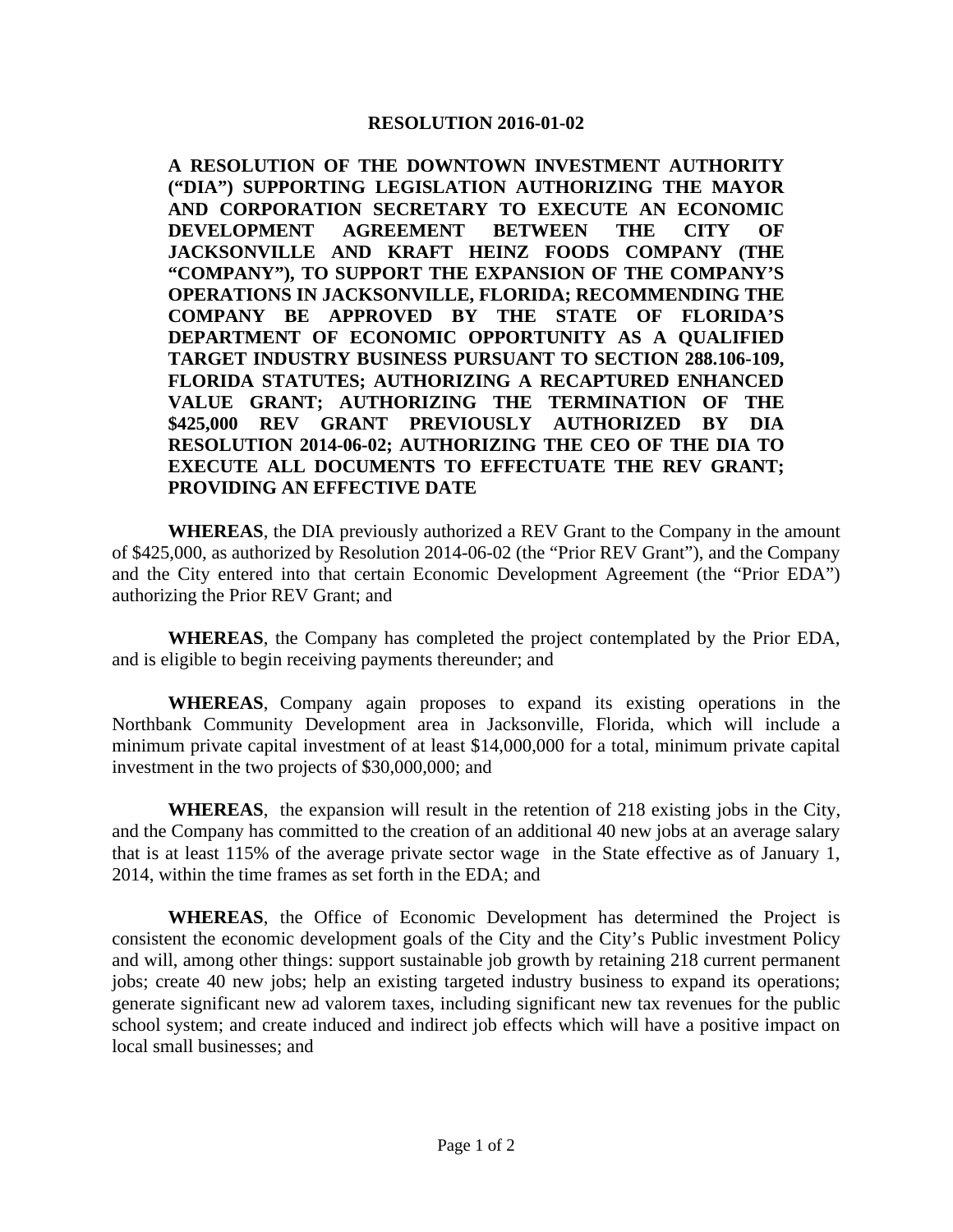**WHEREAS**, the City and Company have agreed to terminate the Prior EDA and to merge the Prior REV Grant into the REV Grant authorized by this Resolution; and

**WHEREAS**, the Downtown Investment Authority ("DIA") is authorized per section 55.308 *Economic Development* of the City Ordinance Code, pending City Council and Mayoral approvals, to utilize the Tax Increment Finance District Trust Funds to foster the redevelopment of the Downtown Northbank Community Redevelopment Area; and

**WHEREAS**, the City is proposing a REV Grant for a period of seven years in a total amount not exceed \$1,000,000, calculated on 50% the incremental increase in the county portion of ad valorem taxes generated from the Company's proposed private capital investment of up to \$30,000,000 (the "REV Grant"); and

**WHEREAS**, the REV Grant annual payments will be funded through the Northbank Tax Increment Finance District Trust Fund; and

**WHEREAS**, the proposed QTI Refunds and the REV Grant incentive is a material factor in assisting the Company to expand its operations in Jacksonville.

**BE IT RESOLVED,** by the Downtown Investment Authority:

**Section 1**. The DIA finds that the recitals set forth above are true and correct and are incorporated herein by this reference.

**Section 2.** The DIA hereby authorizes the REV Grant and approves the EDA and supports and encourages the approval of the EDA by the City Council and execution of the EDA by the City and the Company.

**Section 3.** The DIA authorizes the termination of the Prior REV Grant to the Company authorized by DIA Resolution 2014-06-02, effective upon execution of the EDA.

**Section 4.** The DIA hereby authorizes the CEO to execute all documents needed to effectuate the REV Grant.

**Section 5.** The Effective Date of this Resolution is the date upon execution of the Resolution by the Chairman of the DIA.